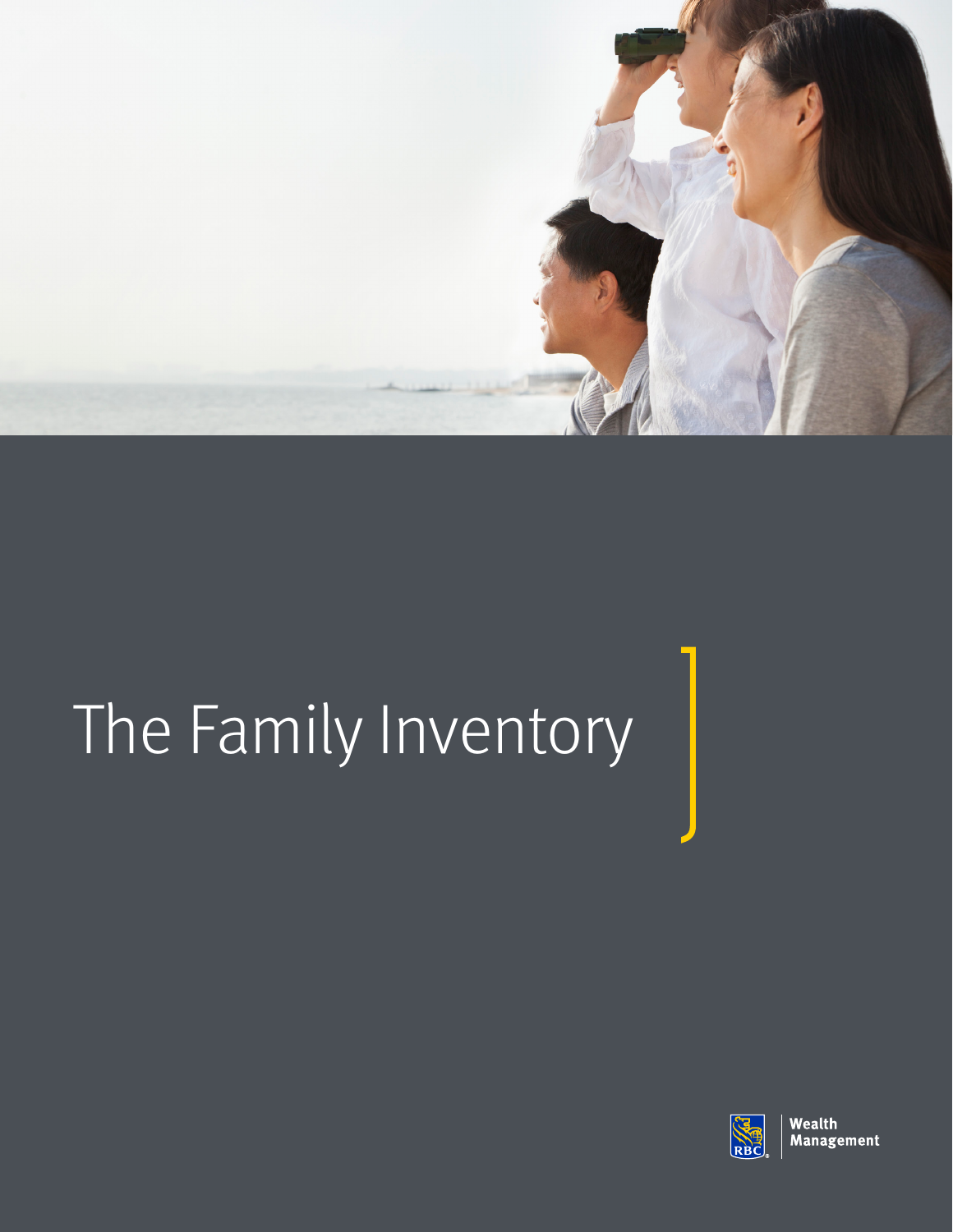# Table of contents

|                                                                           | 1              |
|---------------------------------------------------------------------------|----------------|
|                                                                           | $\overline{2}$ |
|                                                                           | 3              |
| Banking information <b>www.communition</b> 2014 1997                      | 4              |
|                                                                           | 5              |
|                                                                           | 7              |
|                                                                           | 9              |
| Real estate and pension plans <b>manually contained</b> and pension plans | 11             |
|                                                                           | 12             |
|                                                                           | 13             |
|                                                                           | 14             |
|                                                                           | 15             |
| Location of other                                                         | 18             |
|                                                                           | 19             |
| Your spouse's or partner's                                                | 20             |
|                                                                           | 21             |
| <b>Notes</b>                                                              | 22             |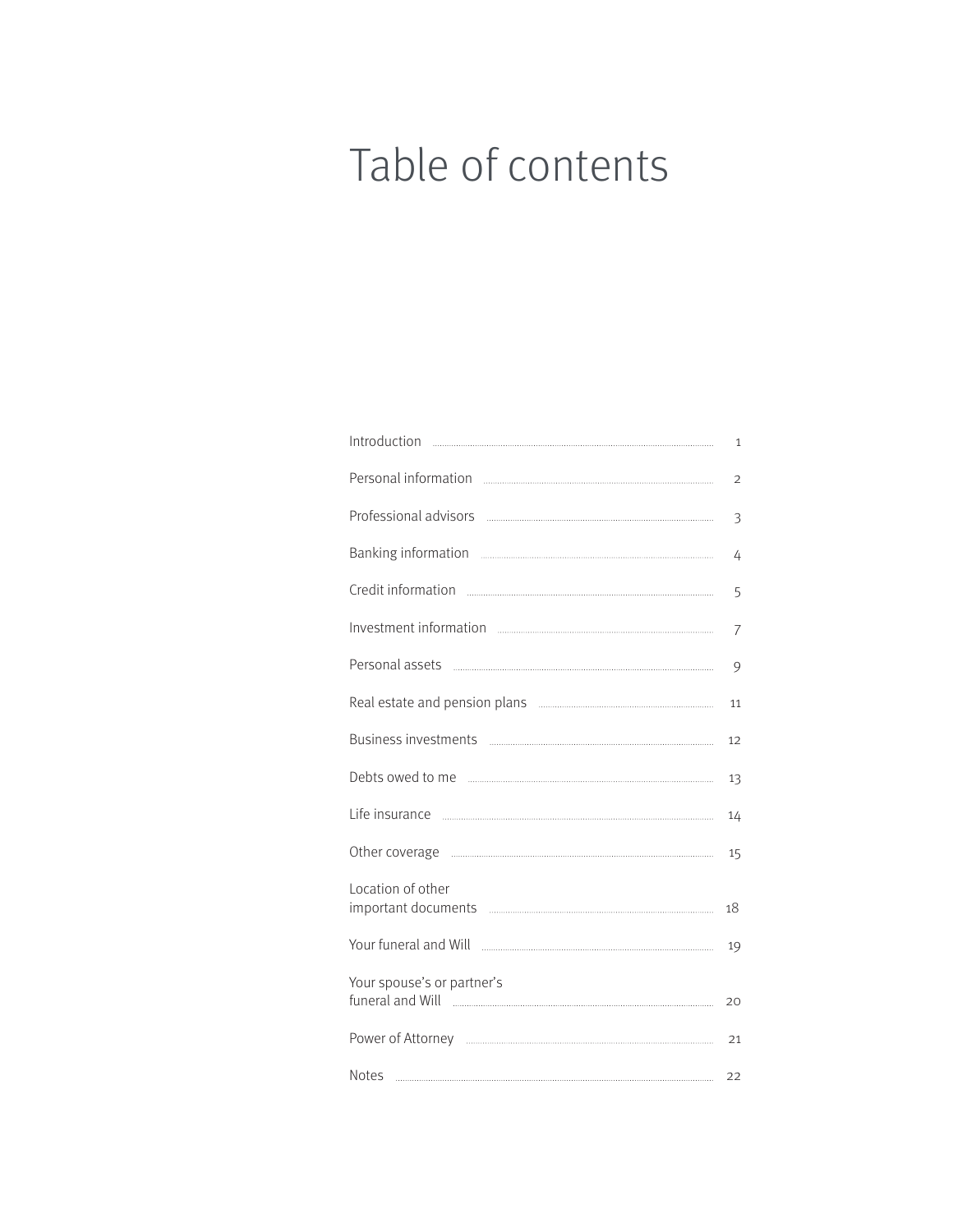

If you have any questions while using this document, please contact your RBC advisor.

## Introduction

The Family Inventory guidebook has been designed to help you gather a comprehensive list of all information pertaining to your family's current financial status including:

- Personal information
- Professional advisors
- Banking
- Investments
- Assets
- Pension
- Insurance

You will find this inventory a useful reference when creating or updating your financial plan. It will help you step back and look at your overall financial situation and ensure you have considered all aspects of your financial affairs.

Completing this inventory is also a first step in developing your estate plan. It will help you ensure that all assets are accounted for and considered, and that beneficiaries are taken care of. An up-to-date inventory will prove invaluable to your surviving heirs, executors, trustees and advisors as your estate is settled.

You should update this document whenever significant changes in your family's financial status occur. Due to the level of detail and personal information, be sure to keep the information safe and secure by, for example, adding password protection to your electronic copy and storing any printed copies in your safety deposit box.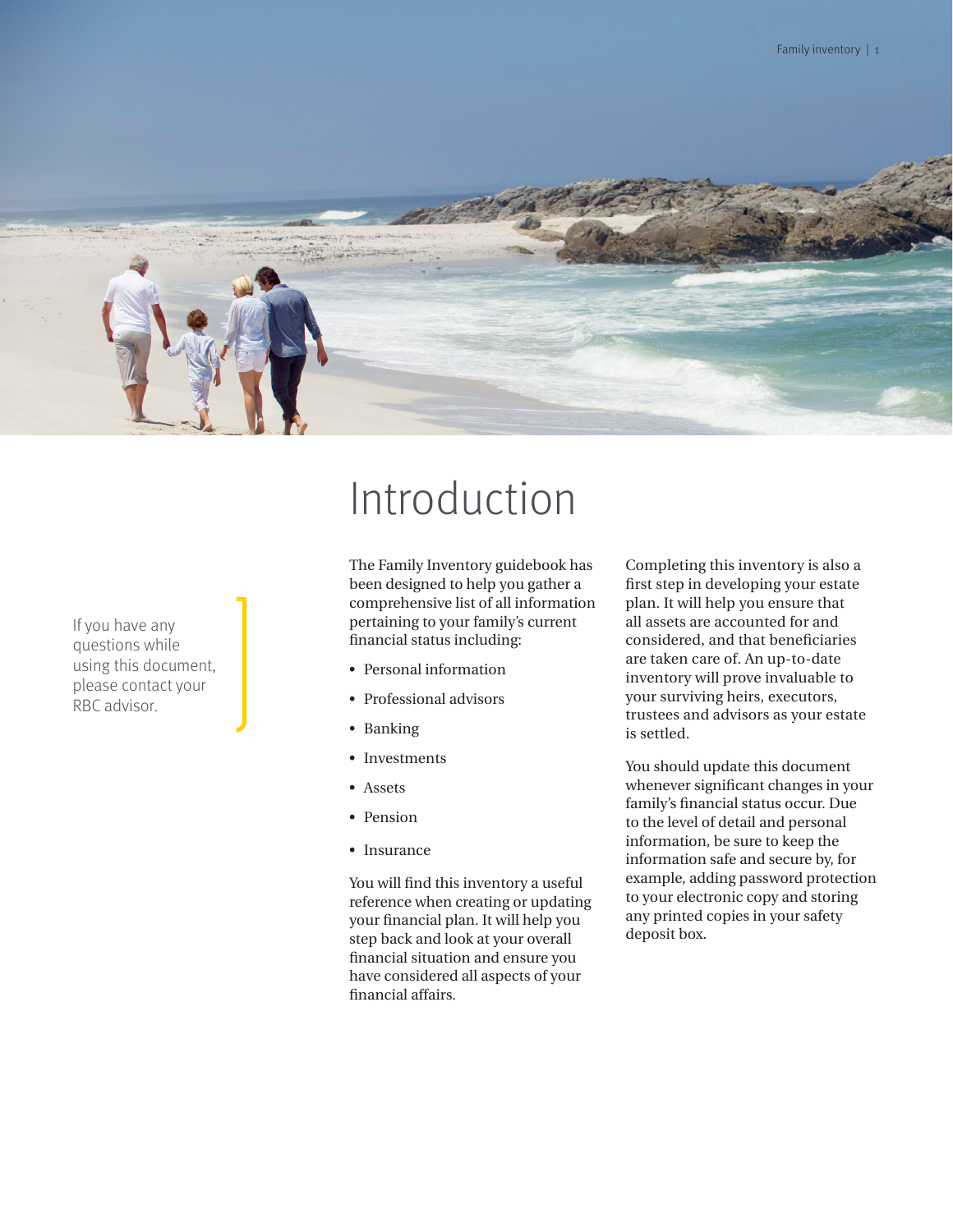#### 2 › Personal Information

| Date prepared:              | Date of most<br>recent update: |
|-----------------------------|--------------------------------|
| Your name:                  | Date of birth:                 |
| S.I.N.:                     | Place of birth:                |
| Address:                    | Phone:                         |
| Spouse's or partner's name: | Date of birth:                 |
| S.I.N.:                     | Place of birth:                |
| Address:                    | Phone:                         |
| <b>Dependants</b>           |                                |
| Name:                       | Date of birth:                 |
| Relation*:                  | Place of birth:                |
| S.I.N.:                     | Phone:                         |
| Address:                    |                                |
| Name:                       | Date of birth:                 |
| Relation*:                  | Place of birth:                |
| S.I.N.:                     | Phone:                         |
| Address:                    |                                |
| Name:                       | Date of birth:                 |
| Relation*:                  | Place of birth:                |
| S.I.N.:                     | Phone:                         |
| Address:                    |                                |
| Name:                       | Date of birth:                 |
| Relation*:                  | Place of birth:                |
| S.I.N.:                     | Phone:                         |
| Address:                    |                                |

\*e.g. son, daughter, grandchild, niece, nephew.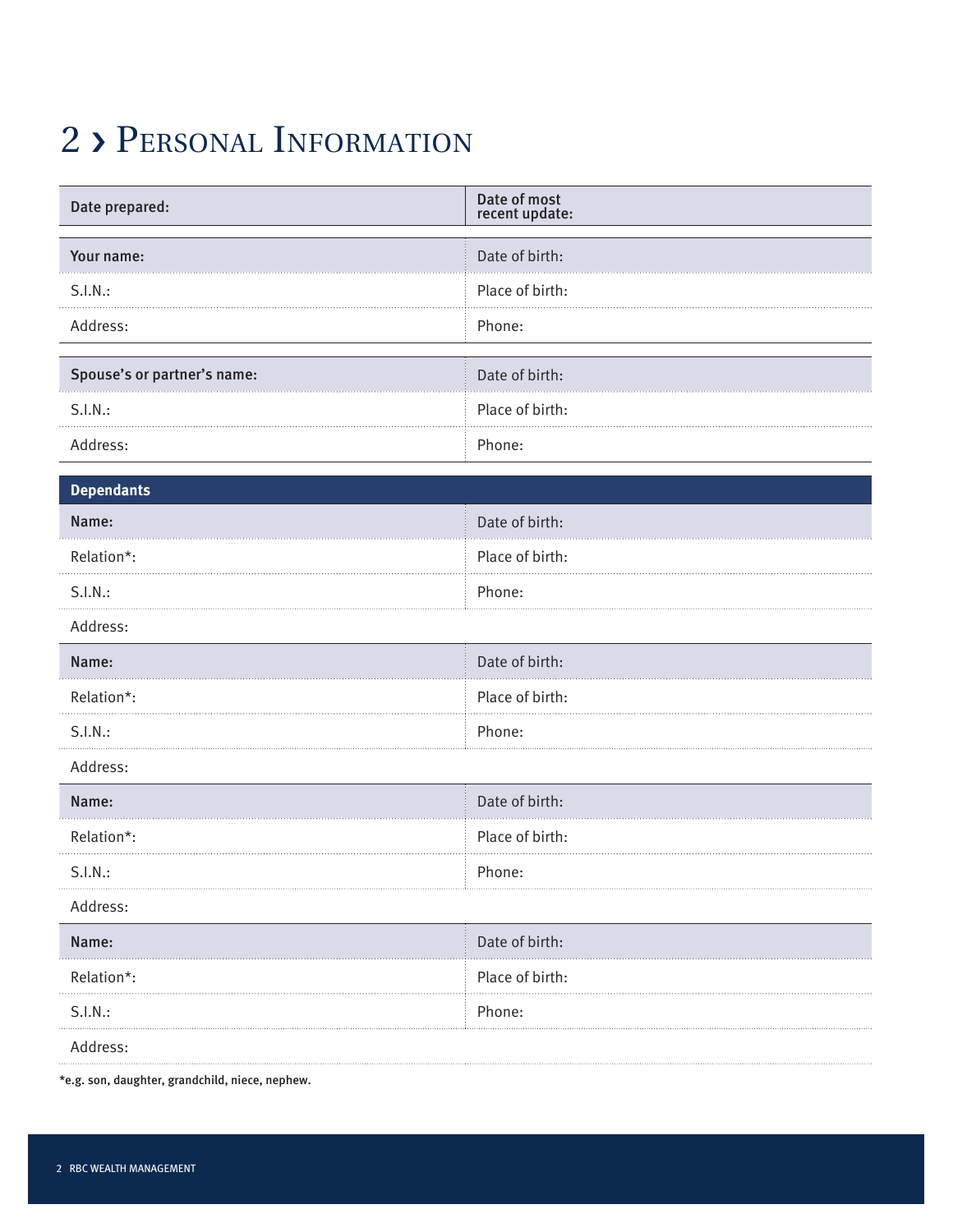### 3 › Professional Advisors

| Accountant                     |      |        |
|--------------------------------|------|--------|
| Name:                          |      | Firm:  |
| Address:                       |      |        |
| Phone:                         | Fax: | Email: |
| Lawyer                         |      |        |
| Name:                          |      | Firm:  |
| Address:                       |      |        |
| Phone:                         | Fax: | Email: |
| <b>Investment professional</b> |      |        |
| Name:                          |      | Firm:  |
| Address:                       |      |        |
| Phone:                         | Fax: | Email: |
| <b>Banker</b>                  |      |        |
| Name:                          |      | Firm:  |
| Address:                       |      |        |
| Phone:                         | Fax: | Email: |
|                                |      |        |
| <b>Trust company</b>           |      |        |
| Name:                          |      | Firm:  |
| Address:                       |      |        |
| Phone:                         | Fax: | Email: |
| <b>Other</b>                   |      |        |
| Name:                          |      | Firm:  |
| Address:                       |      |        |
| Phone:                         | Fax: | Email: |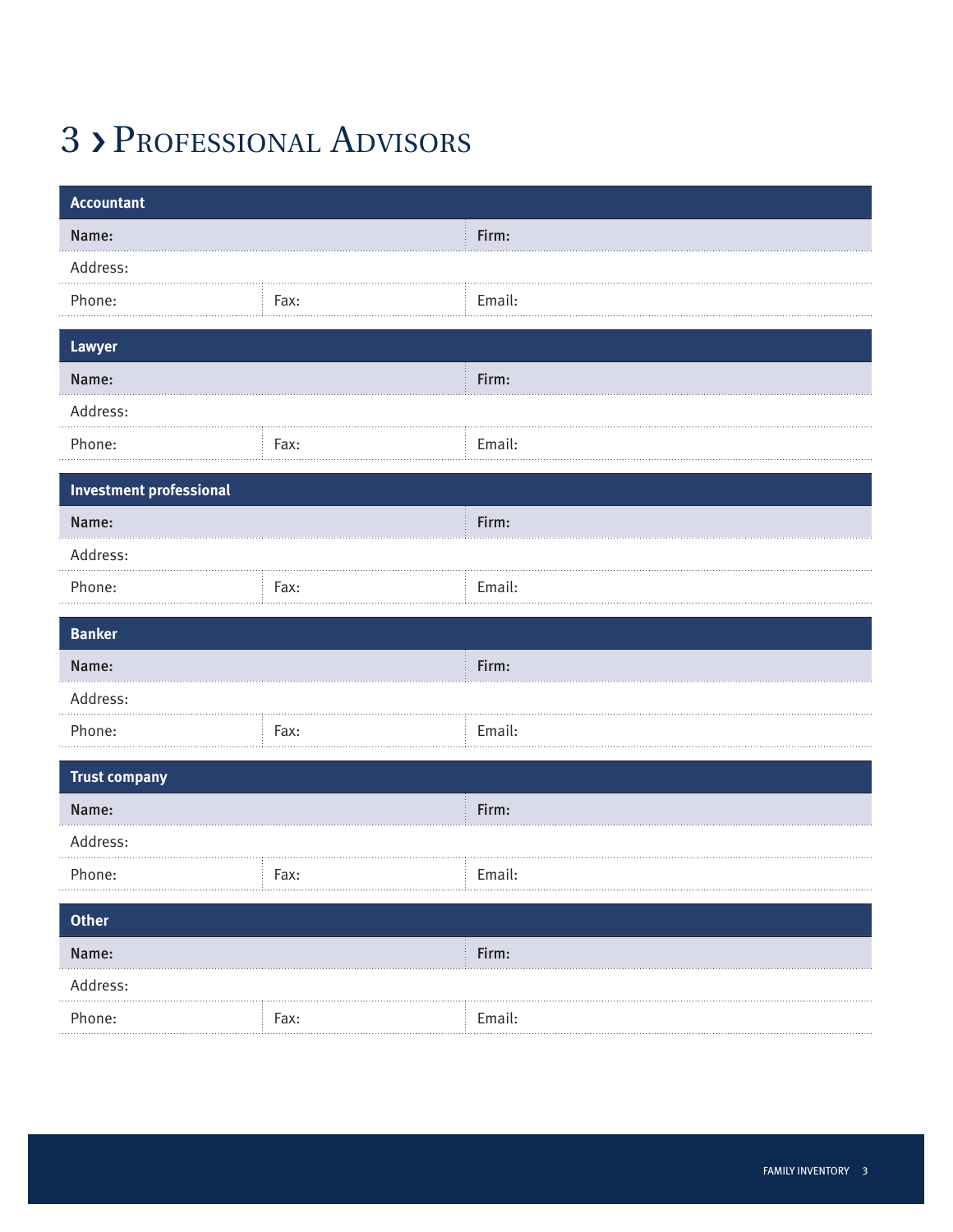### 4 › Banking Information

| <b>Accounts</b>                   |                  |
|-----------------------------------|------------------|
| 1. Name of financial institution: | Name of contact: |
| Address:                          |                  |
| Phone:                            | Balance: \$      |
| Account number:                   | Account type*:   |
| 2. Name of financial institution: | Name of contact: |
| Address:                          |                  |
| Phone:                            | Balance: \$      |
| Account number:                   | Account type*:   |
| 3. Name of financial institution: | Name of contact: |
| Address:                          |                  |
| Phone:                            | Balance: \$      |
| Account number:                   | Account type*:   |
| 4. Name of financial institution: | Name of contact: |
| Address:                          |                  |
| Phone:                            | Balance: \$      |
| Account number:                   | Account type*:   |
| <b>Bank machine cards</b>         |                  |
| 1. Issuer:                        | Card number:     |
| 2. Issuer:                        | Card number:     |
| 3. Issuer:                        | Card number:     |

\*Include all banking accounts — e.g. chequing, savings.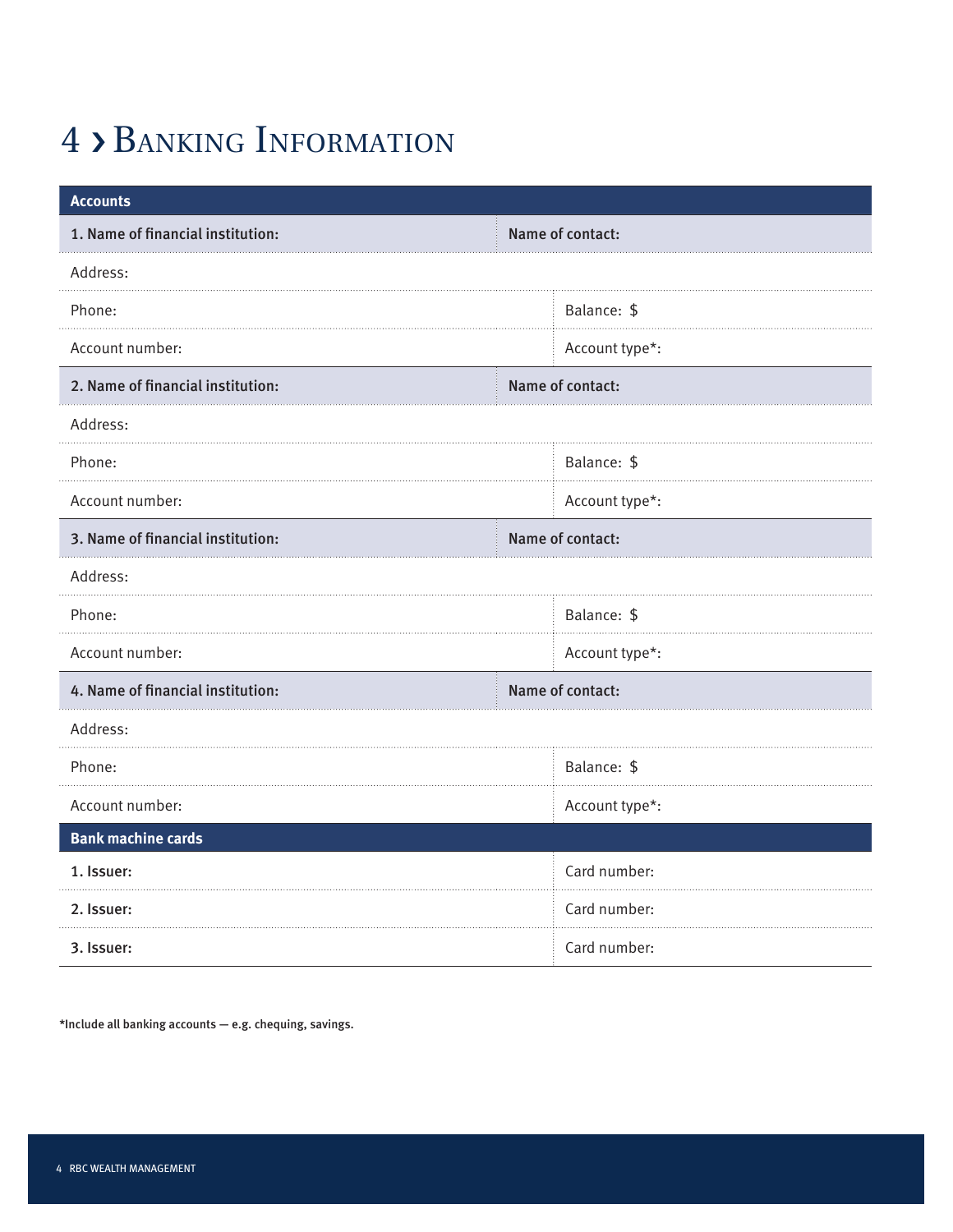### 5 › Credit Information

| <b>Loan accounts</b>              |                  |
|-----------------------------------|------------------|
| 1. Name of financial institution: | Name of contact: |
| Address:                          |                  |
| Phone:                            | Balance: \$      |
| Account number and loan type*:    | Loan amount: \$  |
| 2. Name of financial institution: | Name of contact: |
| Address:                          |                  |
| Phone:                            | Balance: \$      |
| Account number and loan type*:    | Loan amount: \$  |
| 3. Name of financial institution: | Name of contact: |
| Address:                          |                  |
| Phone:                            | Balance: \$      |
| Account number and loan type*:    | Loan amount: \$  |
| 4. Name of financial institution: | Name of contact: |
| Address:                          |                  |
| Phone:                            | Balance: \$      |
| Account number and loan type*:    | Loan amount: \$  |
| 5. Name of financial institution: | Name of contact: |
| Address:                          |                  |
| Phone:                            | Balance: \$      |
| Account number and loan type*:    | Loan amount: \$  |

\*Include all banking liabilities  $-$  e.g. mortgage, credit line, demand loans.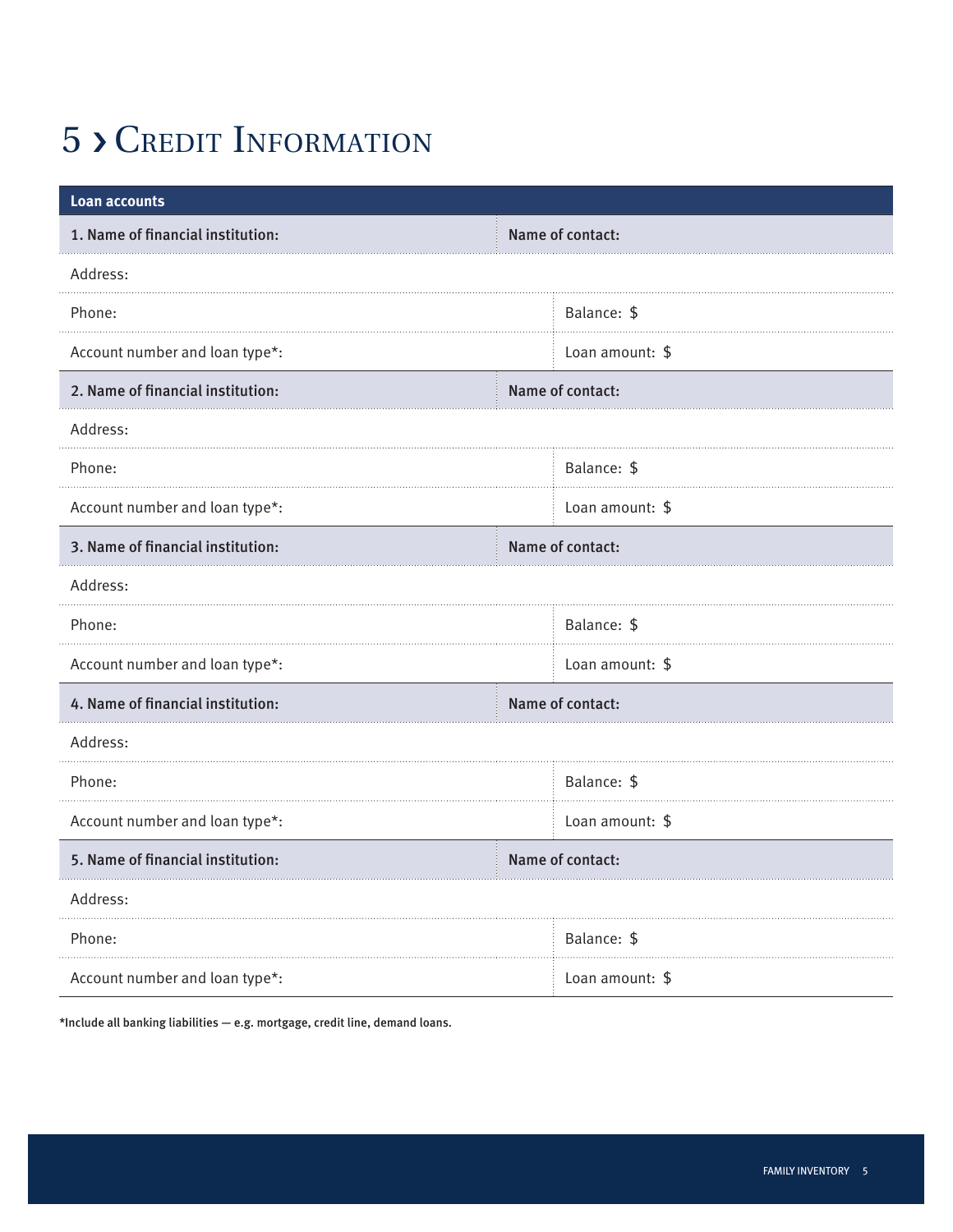| Credit and other cards** |                  |
|--------------------------|------------------|
| 1. Issuer:               | Card number:     |
| Expiry date:             | Credit limit: \$ |
| 2. Issuer:               | Card number:     |
| Expiry date:             | Credit limit: \$ |
| 3. Issuer:               | Card number:     |
| Expiry date:             | Credit limit: \$ |
| 4. Issuer:               | Card number:     |
| Expiry date:             | Credit limit: \$ |
| 5. Issuer:               | Card number:     |
| Expiry date:             | Credit limit: \$ |
| 6. Issuer:               | Card number:     |
| Expiry date:             | Credit limit: \$ |
| 7. Issuer:               | Card number:     |
| Expiry date:             | Credit limit: \$ |
| 8. Issuer:               | Card number:     |
| Expiry date:             | Credit limit: \$ |
| 9. Issuer:               | Card number:     |
| Expiry date:             | Credit limit: \$ |
|                          | Card number:     |
| 10. Issuer:              |                  |

\*\* e.g. include gas cards, department store cards and point cards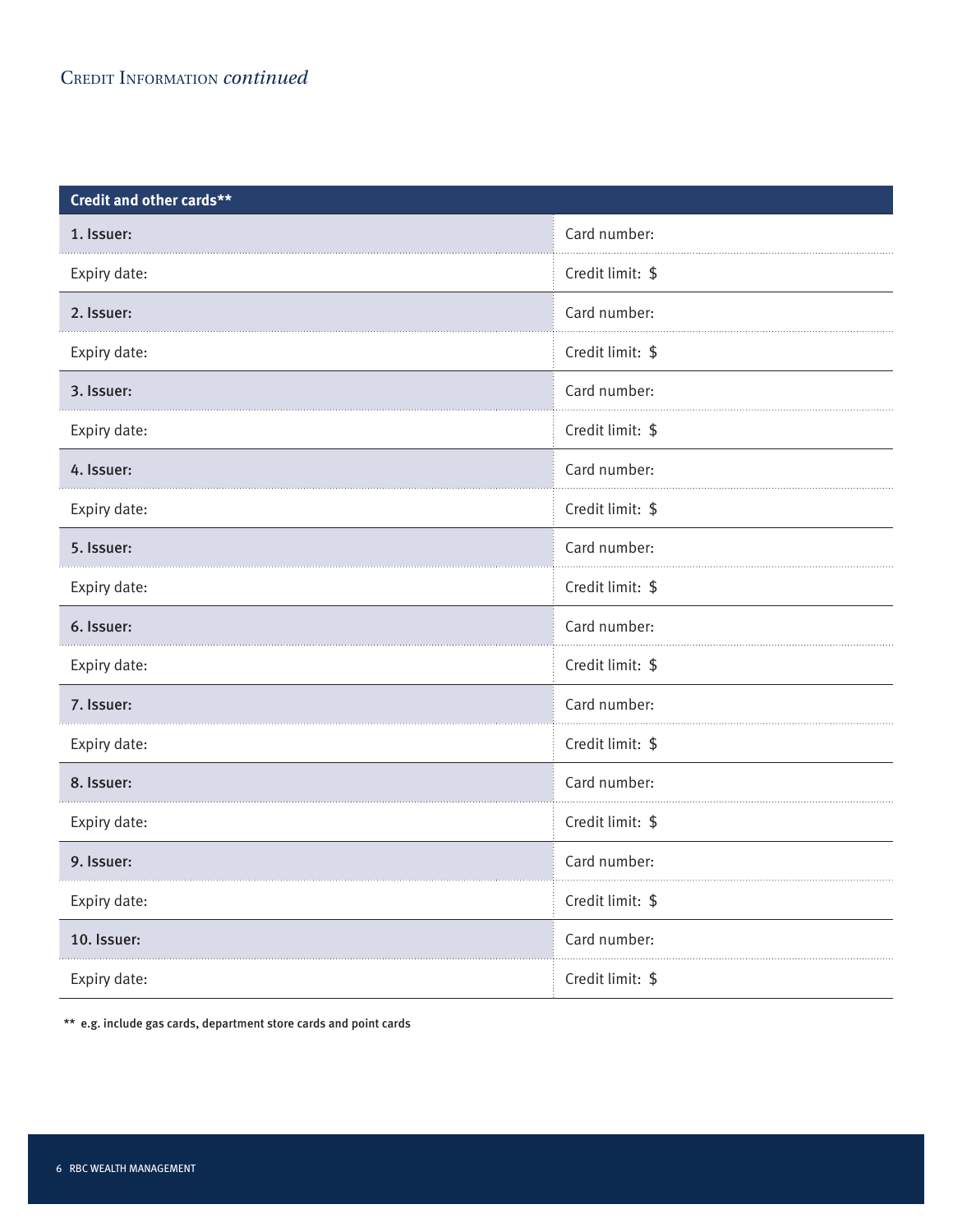#### 6 › Investment Information

| 1. Firm:          |                 |  |
|-------------------|-----------------|--|
| Account type*:    | Account number: |  |
| Ownership type**: | Value: \$       |  |
| 2. Firm:          |                 |  |
| Account type*:    | Account number: |  |
| Ownership type**: | Value: \$       |  |
| 3. Firm:          |                 |  |
| Account type*:    | Account number: |  |
| Ownership type**: | Value: \$       |  |
| 4. Firm:          |                 |  |
| Account type*:    | Account number: |  |
| Ownership type**: | Value: \$       |  |
| 5. Firm:          |                 |  |
| Account type*:    | Account number: |  |
| Ownership type**: | Value: \$       |  |
| 6. Firm:          |                 |  |
| Account type*:    | Account number: |  |
| Ownership type**: | Value: \$       |  |
| 7. Firm:          |                 |  |
| Account type*:    | Account number: |  |
| Ownership type**: | Value: \$       |  |

\*Include cash accounts, margin accounts, TFSAs, RRSPs, RRIFs, LIRAs, Locked-in RRSPs, LIFs, LRIFs, Prescribed RRIFs, RESPs, RDSPs, annuities, etc. \*\*If a cash or margin account, indicate whether held in single name, joint tenancy with right of survivorship or tenancy in common.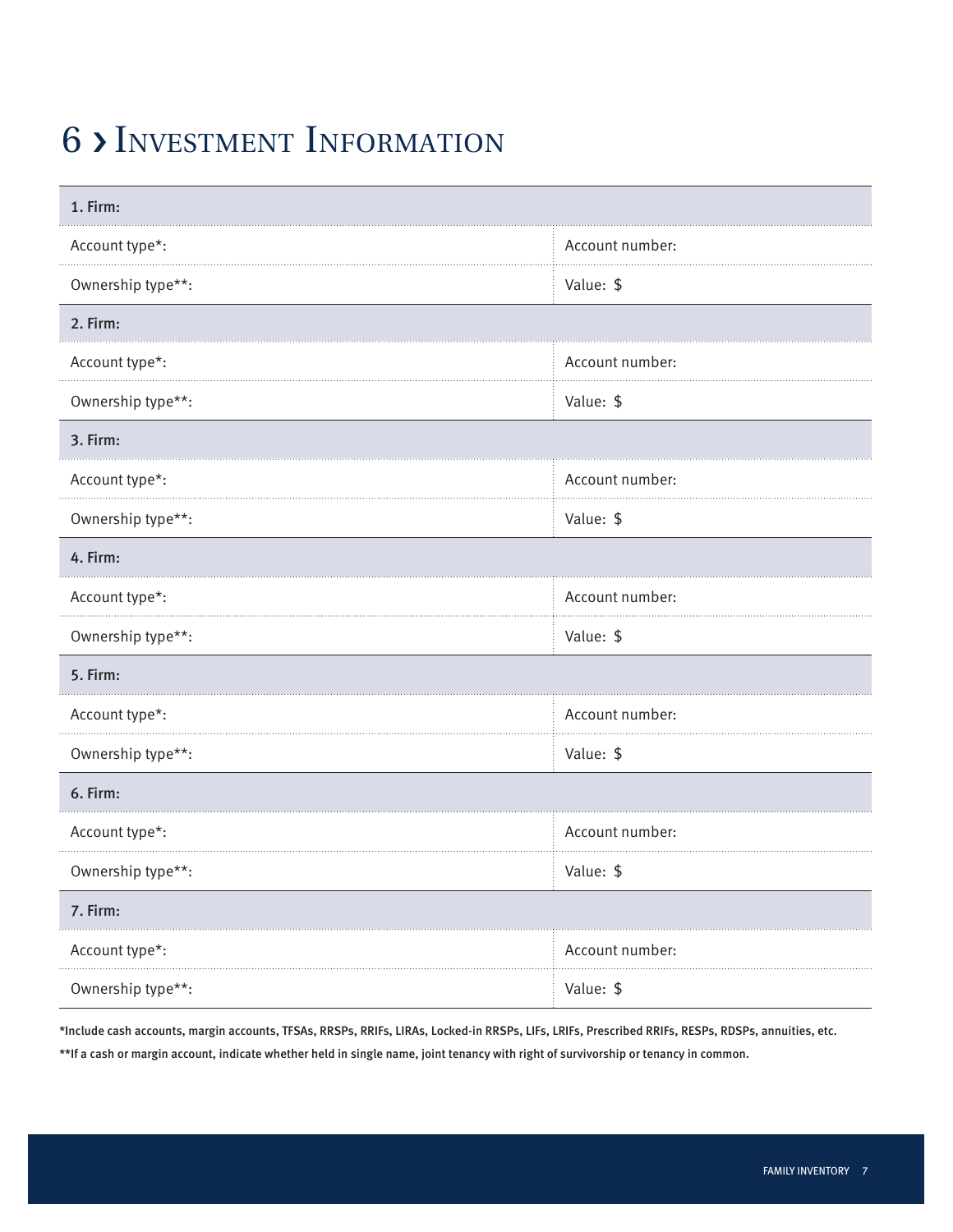| 8. Firm:          |                 |  |
|-------------------|-----------------|--|
| Account type*:    | Account number: |  |
| Ownership type**: | Value: \$       |  |
| 9. Firm:          |                 |  |
| Account type*:    | Account number: |  |
| Ownership type**: | Value: \$       |  |
| 10. Firm:         |                 |  |
| Account type*:    | Account number: |  |
| Ownership type**: | Value: \$       |  |
| <b>11. Firm:</b>  |                 |  |
| Account type*:    | Account number: |  |
| Ownership type**: | Value: \$       |  |
| <b>12. Firm:</b>  |                 |  |
| Account type*:    | Account number: |  |
| Ownership type**: | Value: \$       |  |
| 13. Firm:         |                 |  |
| Account type*:    | Account number: |  |
| Ownership type**: | Value: \$       |  |
| 14. Firm:         |                 |  |
| Account type*:    | Account number: |  |
| Ownership type**: | Value: \$       |  |

\*Include cash accounts, margin accounts, TFSAs, RRSPs, RRIFs, LIRAs, Locked-in RRSPs, LIFs, LRIFs, Prescribed RRIFs, RESPs, RDSPs, annuities, etc.

\*\*If a cash or margin account, indicate whether held in single name, joint tenancy with right of survivorship or tenancy in common.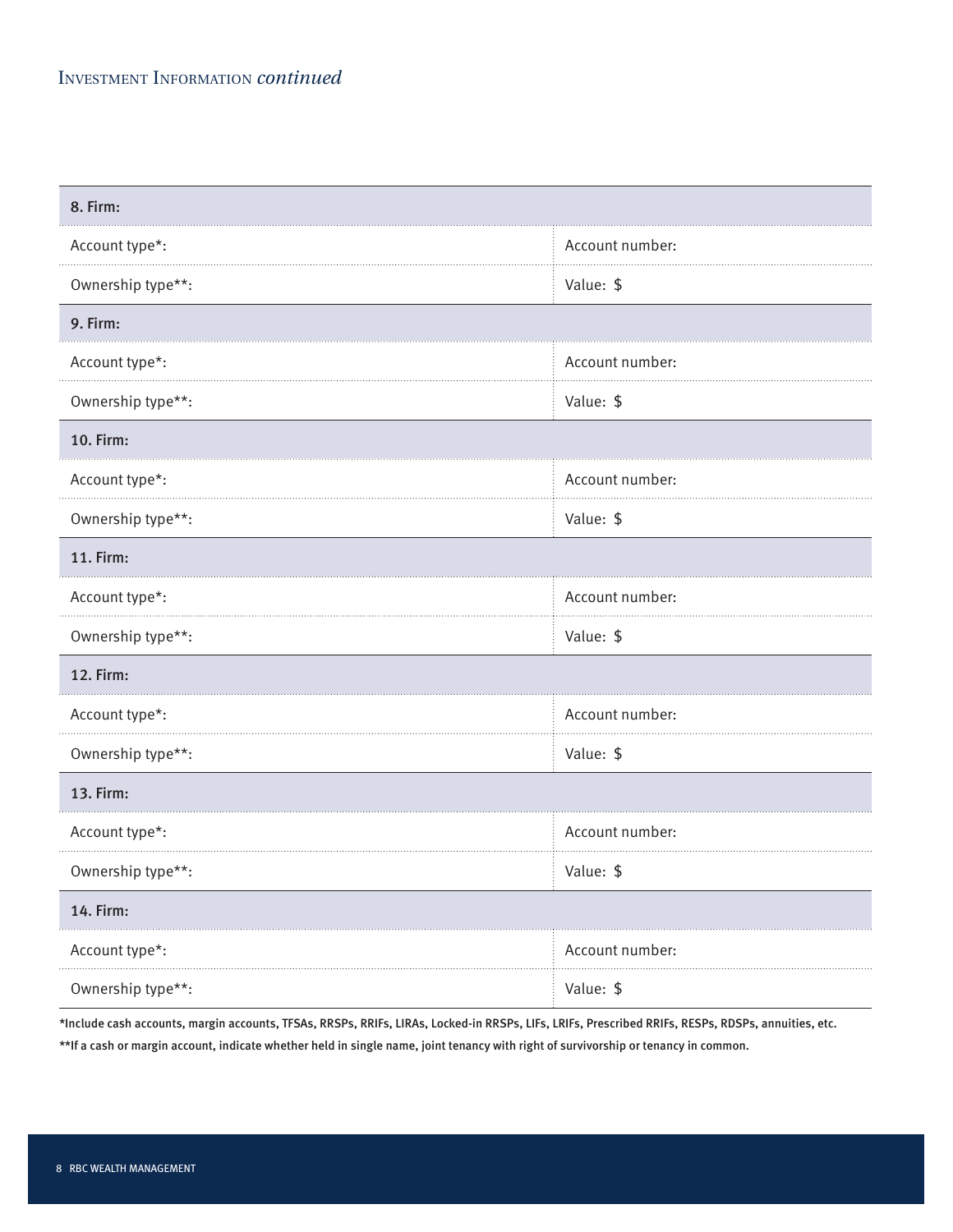### 7 › Personal Assets

| Assets (e.g. cars, jewellery, art, etc.) |          |                                              |
|------------------------------------------|----------|----------------------------------------------|
| Item description                         | Location | Value                                        |
| 1.                                       |          | $\,$                                         |
| 2.                                       |          | $\updownarrow$                               |
| 3.                                       |          | $\updownarrow$                               |
| 4.                                       |          | $\updownarrow$                               |
| 5.                                       |          | $\boldsymbol{\mathsf{\$}}$                   |
| 6.                                       |          | $\updownarrow$                               |
| 7.                                       |          | $\updownarrow$                               |
| 8.                                       |          | $\updownarrow$                               |
| 9.                                       |          | $\,$                                         |
| 10.                                      |          | $\updownarrow$                               |
| 11.                                      |          | $\updownarrow$                               |
| 12.                                      |          | $\updownarrow$                               |
| 13.                                      |          | $\updownarrow$                               |
| 14.                                      |          | $\updownarrow$                               |
| 15.                                      |          | $\updownarrow$                               |
| 16.                                      |          | $\updownarrow$                               |
| 17.                                      |          | \$                                           |
| 18.                                      |          | $\updownarrow$                               |
| 19.                                      |          | $\updownarrow$                               |
| 20.                                      |          | $\, \, \raisebox{12pt}{$\scriptstyle\circ$}$ |
| 21.                                      |          | $\updownarrow$                               |
| 22.                                      |          | $\updownarrow$                               |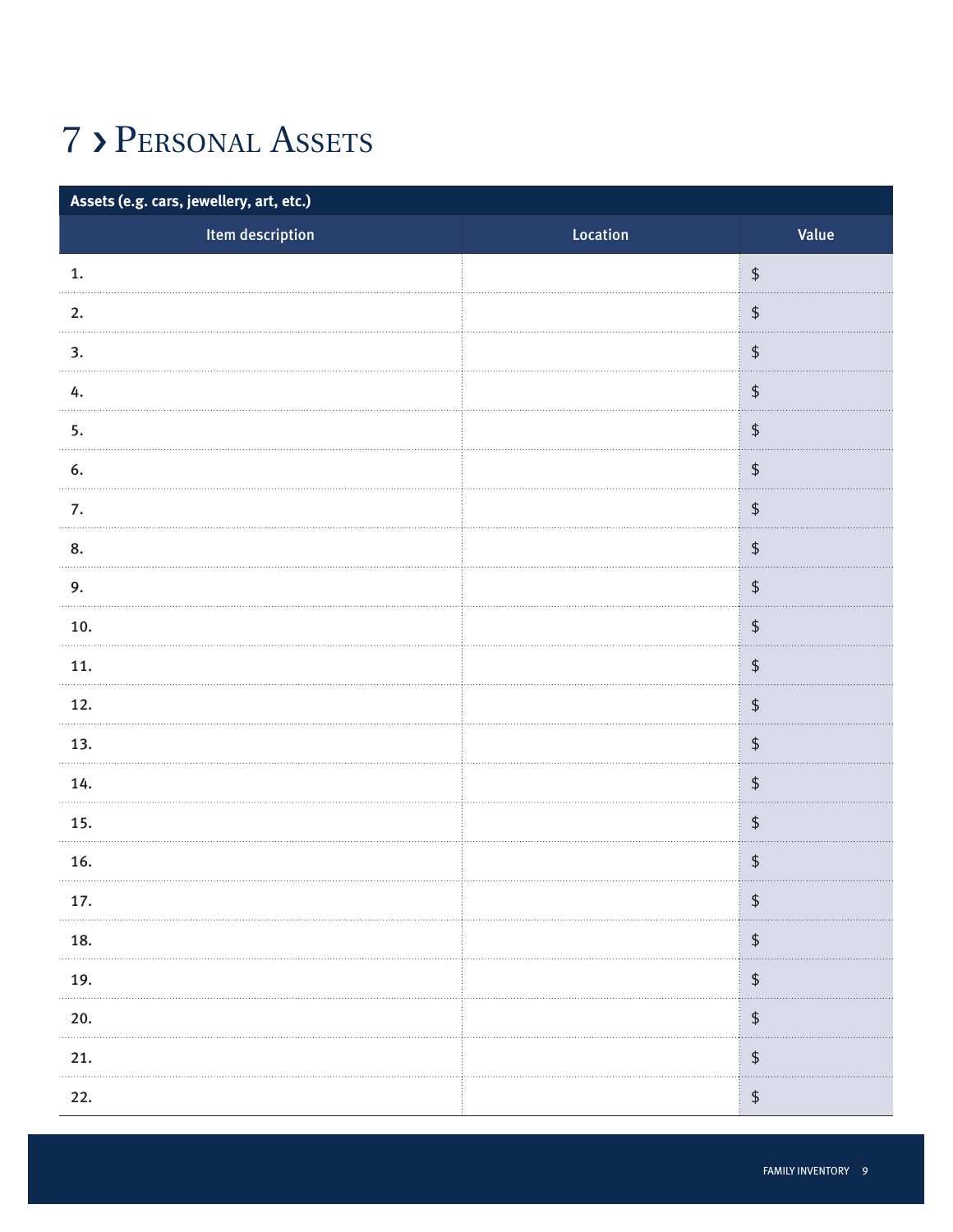#### PERSONAL ASSETS *continued*

| Assets (e.g. cars, jewellery, art, etc.) |          |                                                                  |
|------------------------------------------|----------|------------------------------------------------------------------|
| Item description                         | Location | Value                                                            |
| 23.                                      |          | $\, \, \raisebox{-1.5pt}{\ensuremath{\wp}}$                      |
| 24.                                      |          | $\, \, \raisebox{-1.5pt}{\ensuremath{\wp}}$                      |
| 25.                                      |          | $\pmb{\mathfrak{\$}}$                                            |
| 26.                                      |          | $\, \, \raisebox{-1.5pt}{\ensuremath{\wp}}$                      |
| 27.                                      |          | $\, \, \raisebox{-1.5pt}{\text{\circle*{1.5}}}\,$                |
| 28.                                      |          | $\, \, \raisebox{-1.5pt}{\ensuremath{\mathfrak{\mathfrak{sp}}}}$ |
| 29.                                      |          | $\updownarrow$                                                   |
| 30.                                      |          | $\, \, \raisebox{-1.5pt}{\text{\circle*{1.5}}}\,$                |
| 31.                                      |          | $\, \, \raisebox{-1.5pt}{\text{\circle*{1.5}}}\,$                |
| 32.<br>.                                 |          | $\updownarrow$                                                   |
| 33.                                      |          | $\updownarrow$                                                   |
| 34.                                      |          | $\, \, \raisebox{-1.5pt}{\text{\circle*{1.5}}}\,$                |
| 35.                                      |          | $\, \, \raisebox{-1.5pt}{\text{\circle*{1.5}}}\,$                |
| 36.                                      |          | $\, \, \raisebox{-1.5pt}{\text{\circle*{1.5}}}\,$                |
| 37.                                      |          | $\, \, \raisebox{-1.5pt}{\text{\circle*{1.5}}}\,$                |
| 38.                                      |          | $\, \, \raisebox{-1.5pt}{\ensuremath{\mathfrak{\mathfrak{sp}}}}$ |
| 39.                                      |          | $\boldsymbol{\$}$                                                |
| 40.                                      |          | $\boldsymbol{\$}$                                                |
| 41.                                      |          | $\boldsymbol{\$}$                                                |
| 42.                                      |          | $\boldsymbol{\$}$                                                |
| 43.                                      |          | $\updownarrow$                                                   |
| 44.                                      |          | $\updownarrow$                                                   |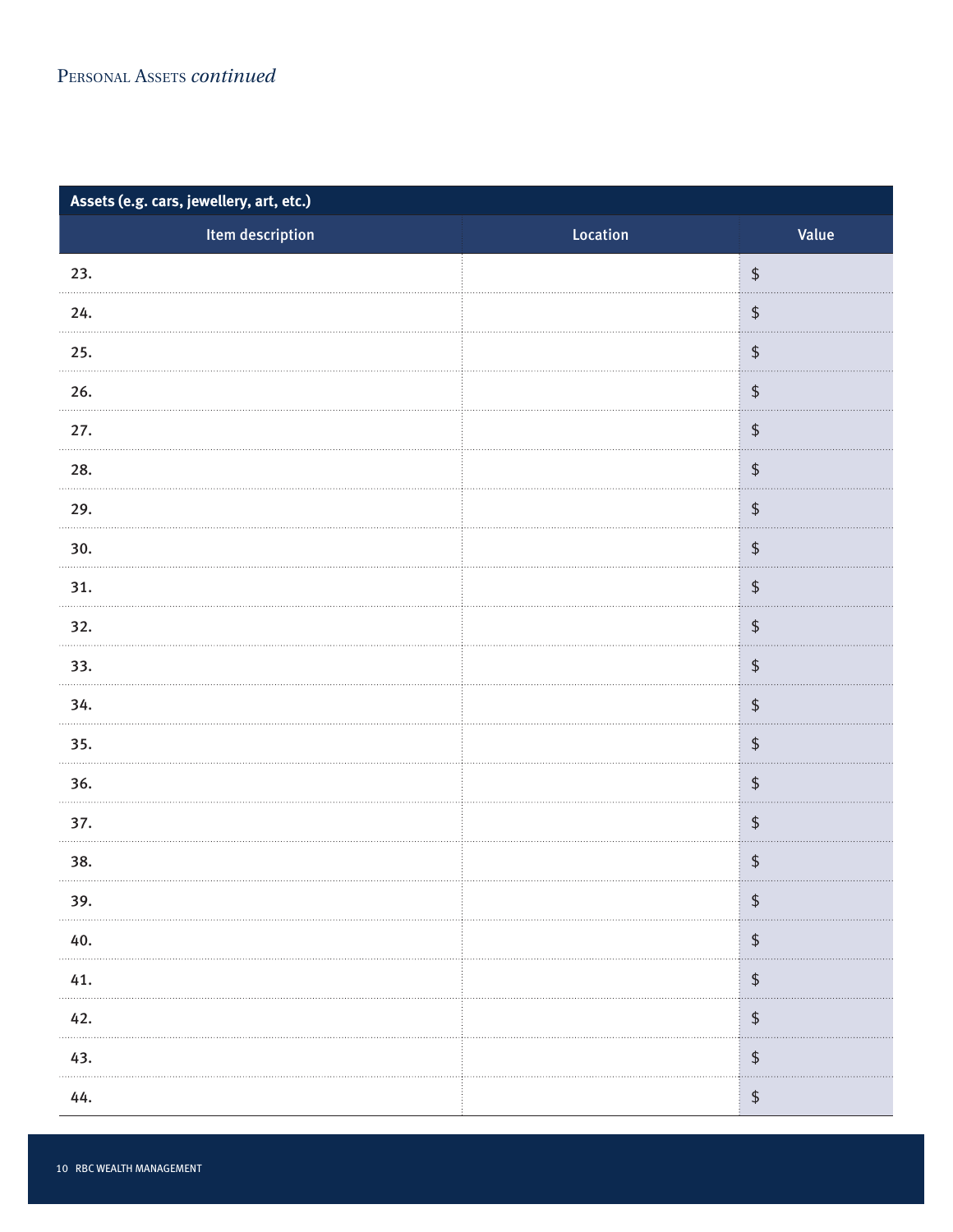#### 8 > REAL
ESTATE AND PENSION PLANS

| <b>Real estate</b>           |                          |
|------------------------------|--------------------------|
| Principal residence address: |                          |
| Title held by:               | Mortgage held by:        |
| Date of purchase:            | Deed location:           |
| Purchase price: \$           | Current market value: \$ |

| 1. Other property address: |                          |  |
|----------------------------|--------------------------|--|
| Title held by:             | Mortgage held by:        |  |
| Date of purchase:          | Deed location:           |  |
| Purchase price: \$         | Current market value: \$ |  |

| 2. Other property address: |                          |
|----------------------------|--------------------------|
| Title held by:             | Mortgage held by:        |
| Date of purchase:          | Deed location:           |
| Purchase price: \$         | Current market value: \$ |

| <b>Pension plans</b>   |                       |
|------------------------|-----------------------|
| 1. Company name:       | Company contact:      |
| Phone:                 | Plan type* and value: |
| Location of documents: |                       |
| 2. Company name:       | Company contact:      |
| Phone:                 | Plan type* and value: |
| Location of documents: |                       |

\*Defined Benefit, Money Purchase or Defined Contribution; DPSP; or group RRSP.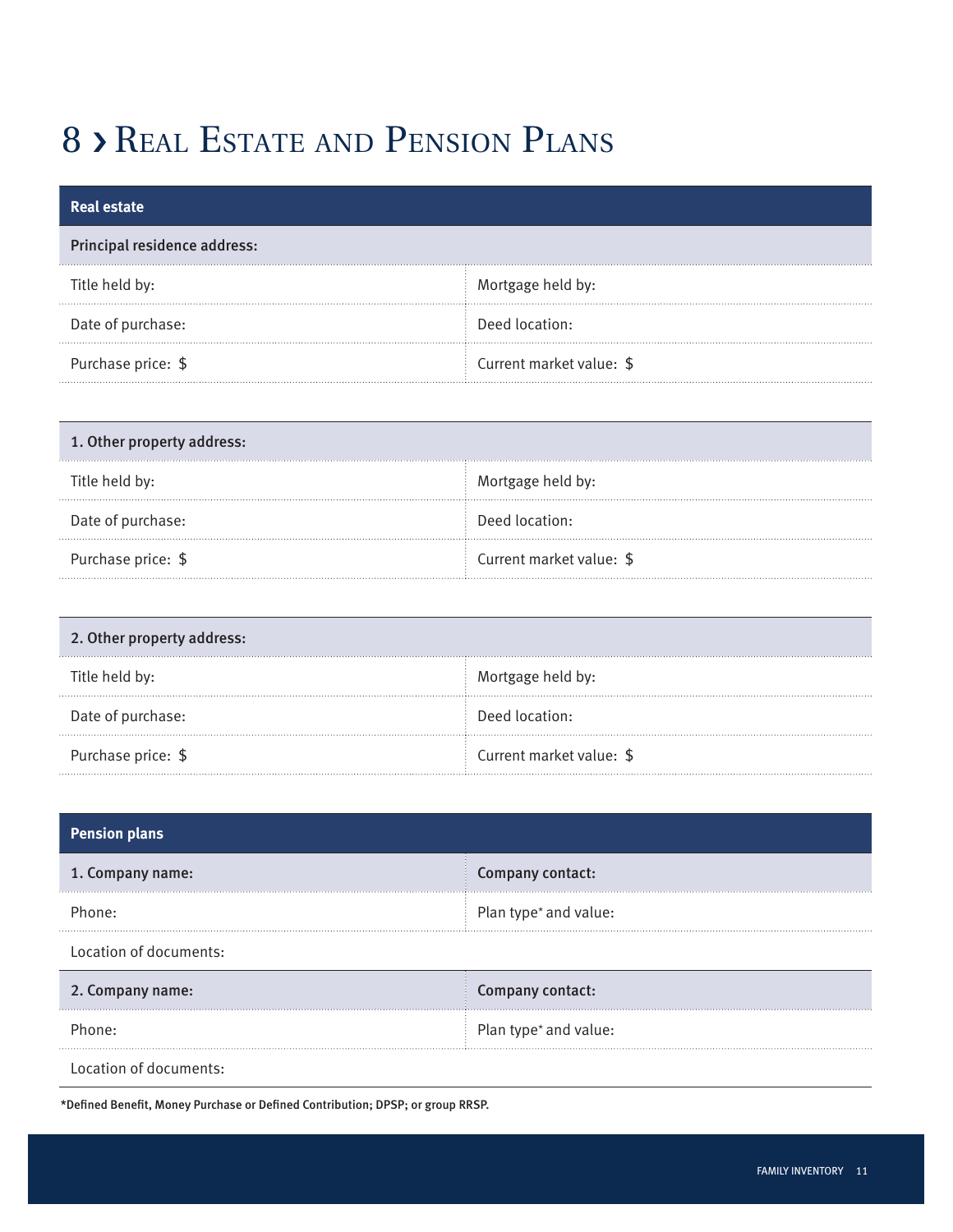#### 9 > BUSINESS INVESTMENTS

| <b>Business</b>        |                              |
|------------------------|------------------------------|
| 1. Business name:      |                              |
| Type*:                 | Percentage of interest held: |
| Location of documents: |                              |
| Legal counsel:         | Accountant:                  |
|                        |                              |
| 2. Business name:      |                              |
| Type*:                 | Percentage of interest held: |
| Location of documents: |                              |
| Legal counsel:         | Accountant:                  |
|                        |                              |
| 3. Business name:      |                              |
| Type*:                 | Percentage of interest held: |
| Location of documents: |                              |
| Legal counsel:         | Accountant:                  |
|                        |                              |
| 4. Business name:      |                              |
| Type*:                 | Percentage of interest held: |
| Location of documents: |                              |
| Legal counsel:         | Accountant:                  |
|                        |                              |

\*Sole proprietorship, partnership, corporation, etc.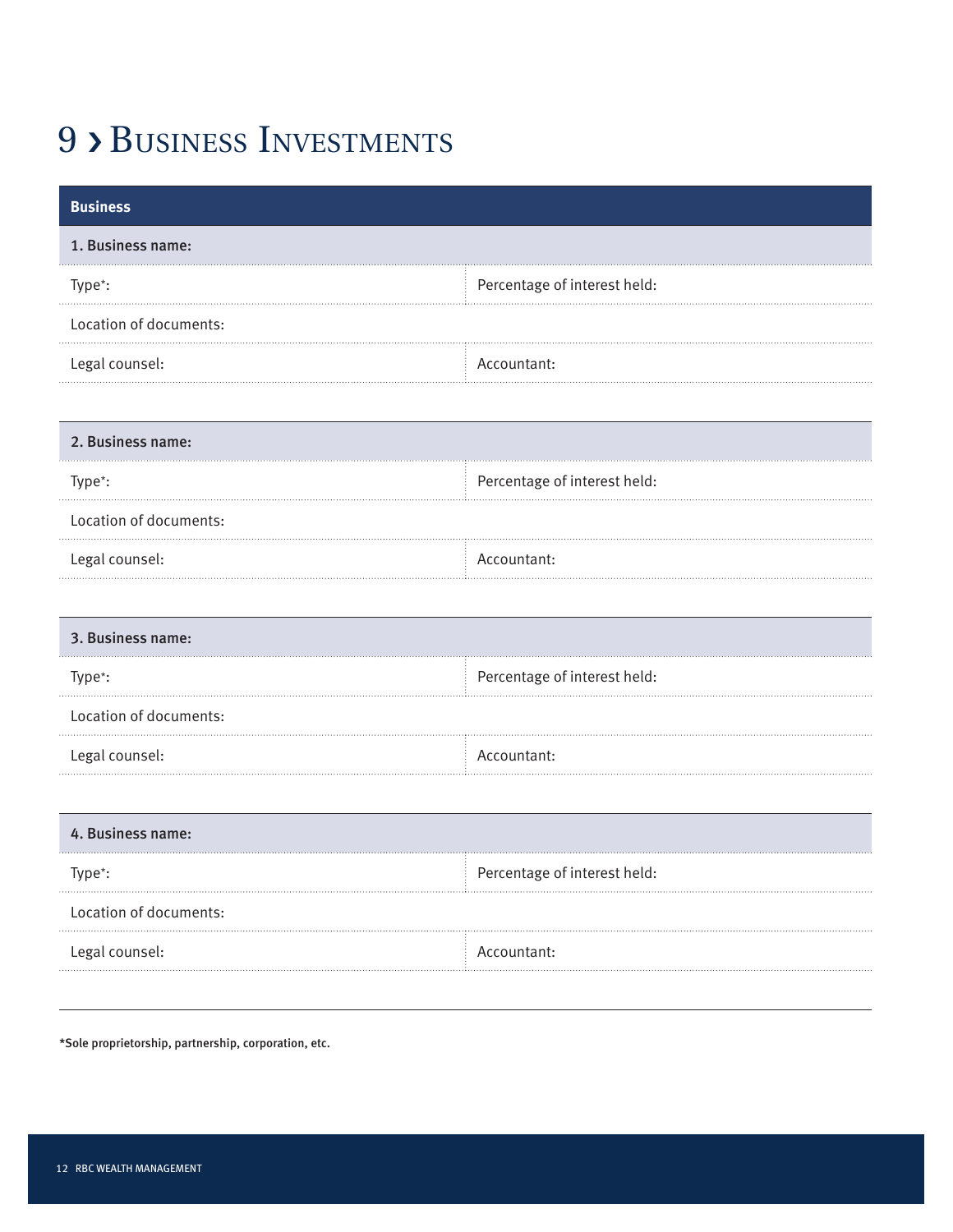#### 10 > DEBTS OWED TO ME

| 1. Name:        | Phone:                     |
|-----------------|----------------------------|
| Address:        |                            |
| Amount owed: \$ | Location of loan document: |
| 2. Name:        | Phone:                     |
| Address:        |                            |
| Amount owed: \$ | Location of loan document: |
| 3. Name:        | Phone:                     |
| Address:        |                            |
| Amount owed: \$ | Location of loan document: |
| 4. Name:        | Phone:                     |
| Address:        |                            |
| Amount owed: \$ | Location of loan document: |
| 5. Name:        | Phone:                     |
| Address:        |                            |
| Amount owed: \$ | Location of loan document: |
| 6. Name:        | Phone:                     |
| Address:        |                            |
| Amount owed: \$ | Location of loan document: |
| 7. Name:        | Phone:                     |
| Address:        |                            |
| Amount owed: \$ | Location of loan document: |

Note: Include prescribed rate loans to your spouse and/or family trust, loans to your corporation or other personal loans.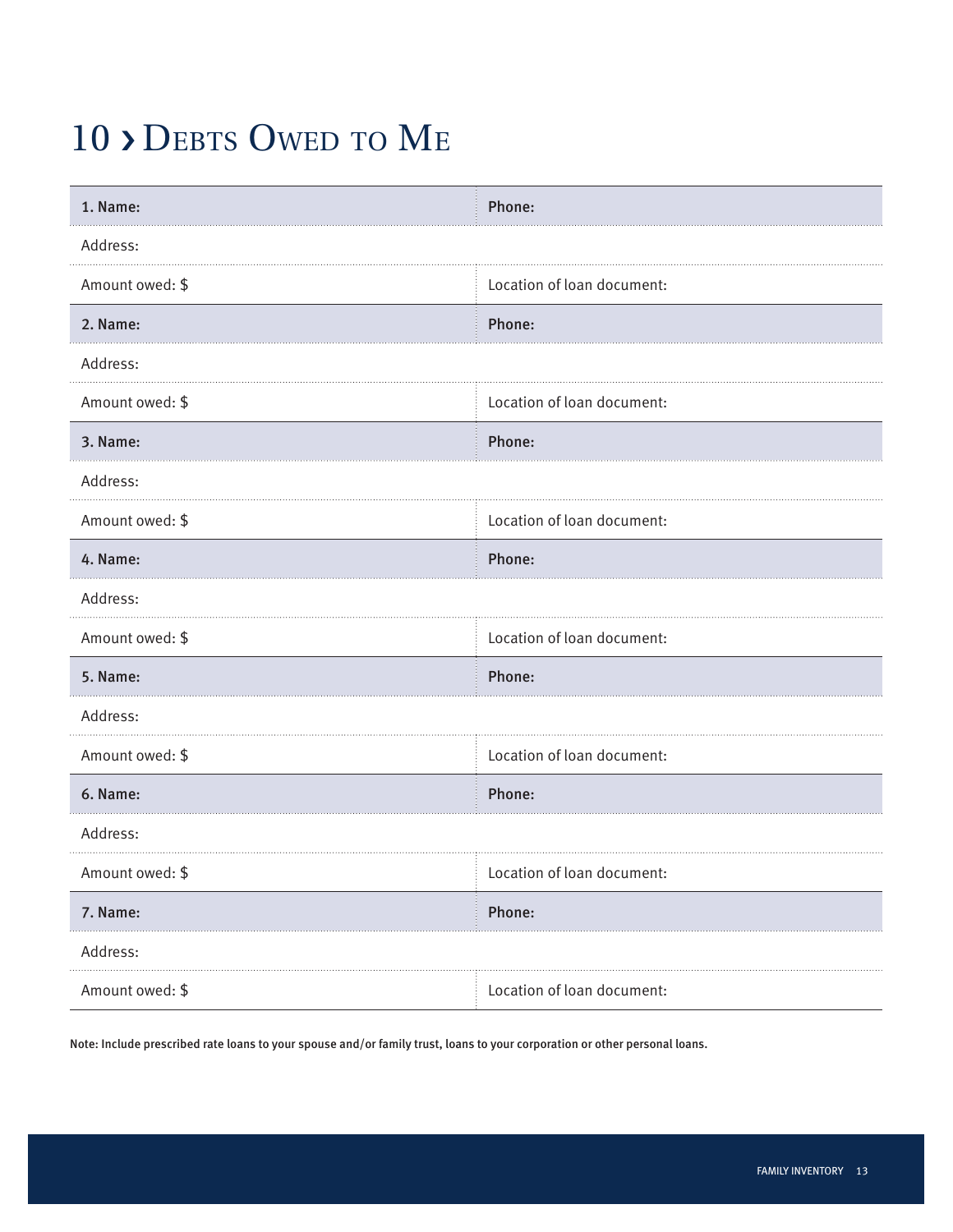#### 11 > LIFE INSURANCE

| <b>Individual coverage</b>          |                             |                                  |
|-------------------------------------|-----------------------------|----------------------------------|
| 1. Issuer:                          |                             | Insured:                         |
| Agent's name:                       |                             | Phone:                           |
| Insurance type*:                    |                             | Policy number:                   |
| Face value: \$                      | Cash surrender<br>value: \$ | Death benefit:                   |
| Contract location:                  |                             |                                  |
| 2. Issuer:                          |                             | Insured:                         |
| Agent's name:                       |                             | Phone:                           |
| Insurance type*:                    |                             | Policy number:                   |
| Face value: \$                      | Cash surrender<br>value: \$ | Death benefit:                   |
| Contract location:                  |                             |                                  |
|                                     |                             |                                  |
|                                     |                             |                                  |
| <b>Group coverage</b><br>1. Issuer: |                             | Insured:                         |
|                                     |                             | Phone:                           |
| Agent's name:                       |                             |                                  |
| Insurance type*:<br>Face value: \$  | Cash surrender              | Policy number:<br>Death benefit: |
| Contract location:                  | value: \$                   |                                  |
| 2. Issuer:                          |                             | Insured:                         |
| Agent's name:                       |                             | Phone:                           |
| Insurance type*:                    |                             | Policy number:                   |
| Face value: \$                      | Cash surrender<br>value: \$ | Death benefit:                   |

\*Indicate if Term or Permanent coverage.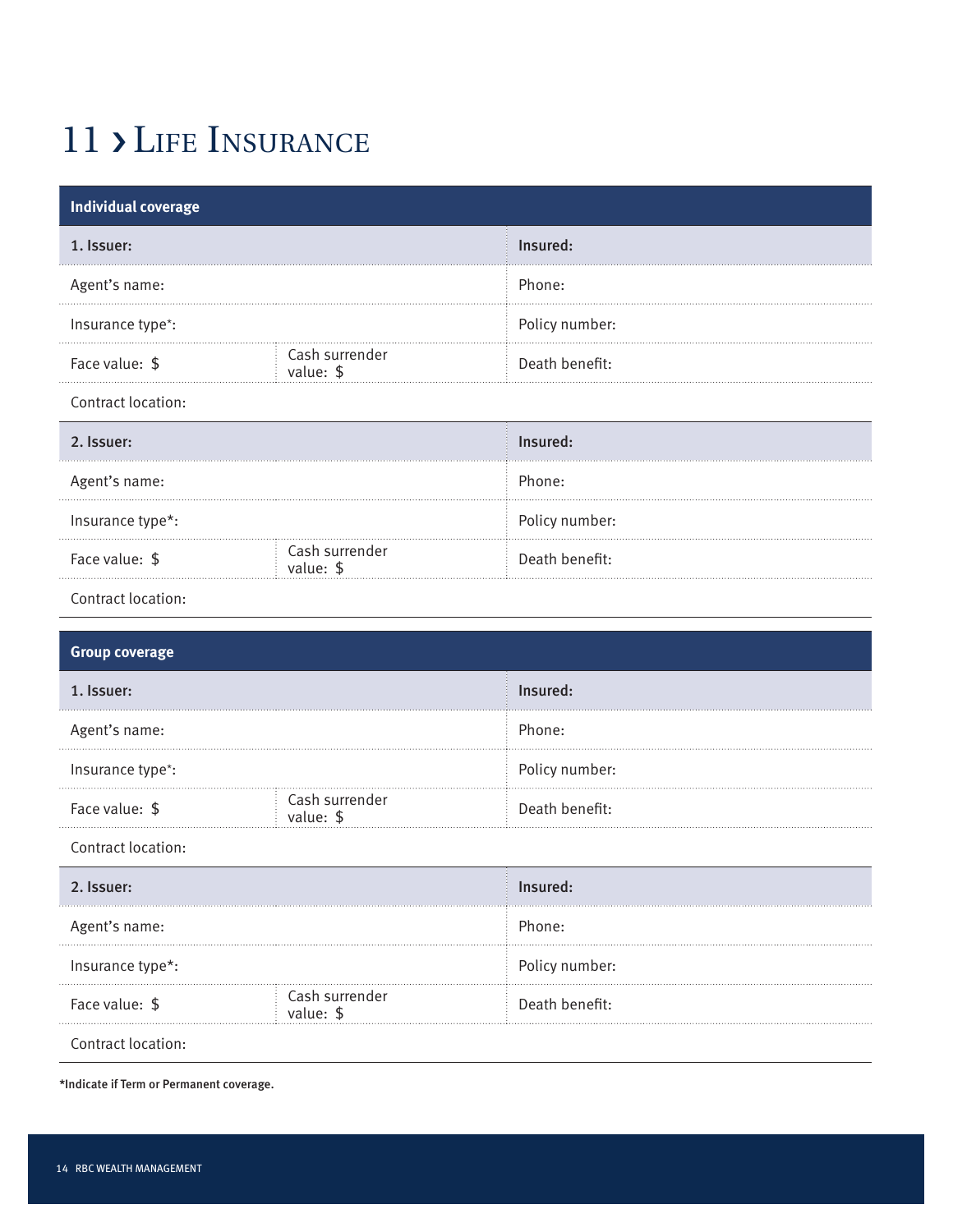#### 12 > OTHER COVERAGE

| <b>Health card number:</b>                                      | Location of card:  |  |
|-----------------------------------------------------------------|--------------------|--|
| Other life coverage (e.g. travel insurance, credit cards, etc.) |                    |  |
| 1. Issuer:                                                      | Insured:           |  |
| Insurance type:                                                 | Policy number:     |  |
| Death benefit:                                                  | Contract location: |  |
| 2. Issuer:                                                      | Insured:           |  |
| Insurance type:                                                 | Policy number:     |  |
| Death benefit:                                                  | Contract location: |  |
| <b>Group health insurance</b>                                   |                    |  |
| 1. Insurance company:                                           |                    |  |
| Contact name:                                                   | Phone:             |  |
| Group:                                                          | Coverage for:      |  |
| 2. Insurance company:                                           |                    |  |
| Contact name:                                                   | Phone:             |  |
| Group:                                                          | Coverage for:      |  |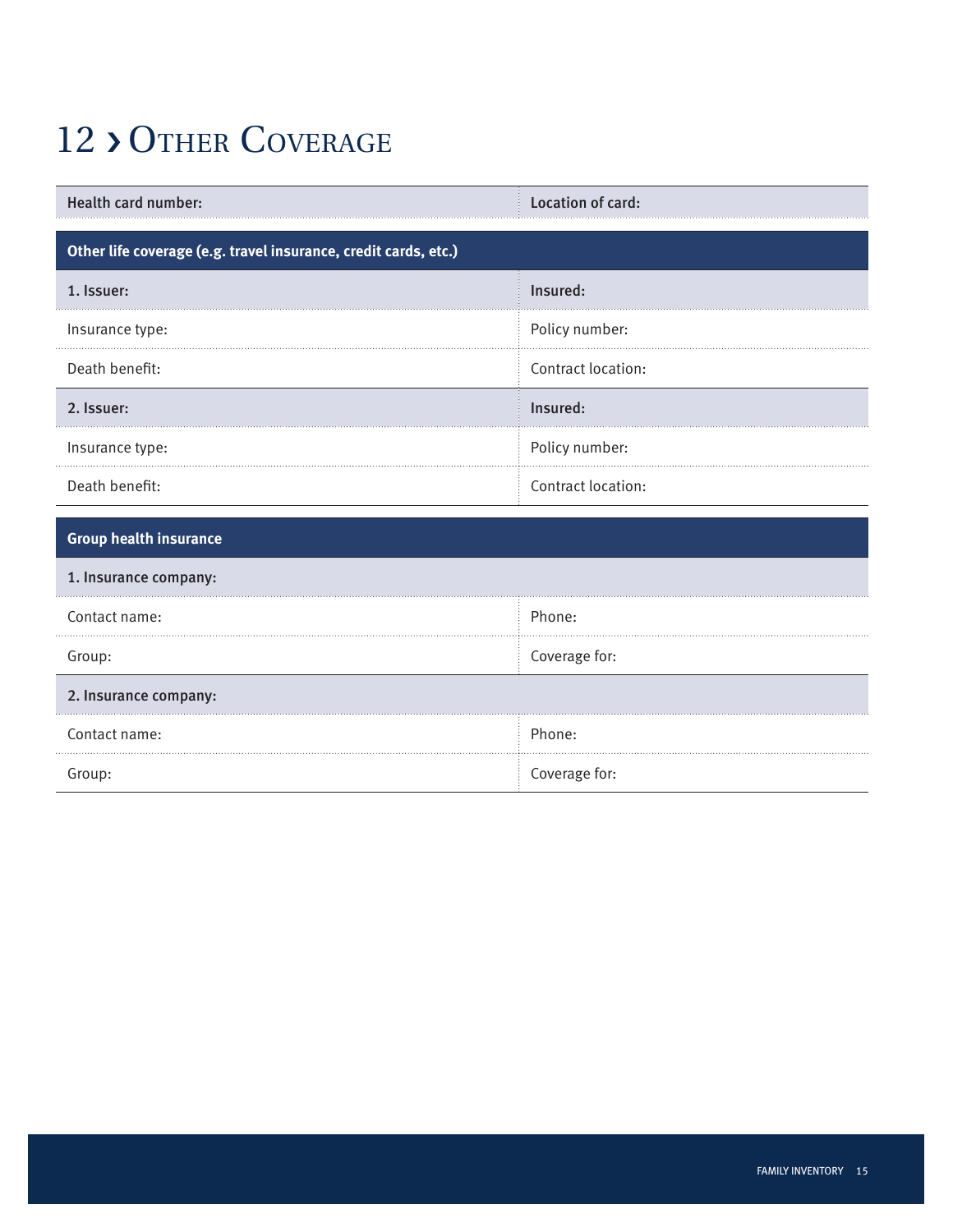| <b>Private disability insurance</b>          |                    |                            |
|----------------------------------------------|--------------------|----------------------------|
| 1. Insurance company:                        |                    |                            |
| Contact name:                                |                    | Phone:                     |
| Coverage type/person insured:                |                    | Policy number:             |
| Coverage: \$                                 | Annual premium: \$ | Benefit period:            |
| 2. Insurance company:                        |                    |                            |
| Contact name:                                |                    | Phone:                     |
| Coverage type/person insured:                |                    | Policy number:             |
| Coverage: \$                                 | Annual premium: \$ | Benefit period:            |
| <b>Critical illness/disability insurance</b> |                    |                            |
| 1. Insurance company:                        |                    |                            |
| Contact name:                                |                    | Phone:                     |
| Coverage type/person insured:                |                    | Certificate/policy number: |
| Coverage: \$                                 | Annual premium: \$ | Benefit period:            |
| <b>Property insurance (home/auto/other)</b>  |                    |                            |
| 1. Property description:                     |                    |                            |
| Insurance company:                           |                    |                            |
| Contact name:                                |                    | Phone:                     |
| Policy number:                               |                    | Contract location:         |
| 2. Property description:                     |                    |                            |
| Insurance company:                           |                    |                            |
| Contact name:                                |                    | Phone:                     |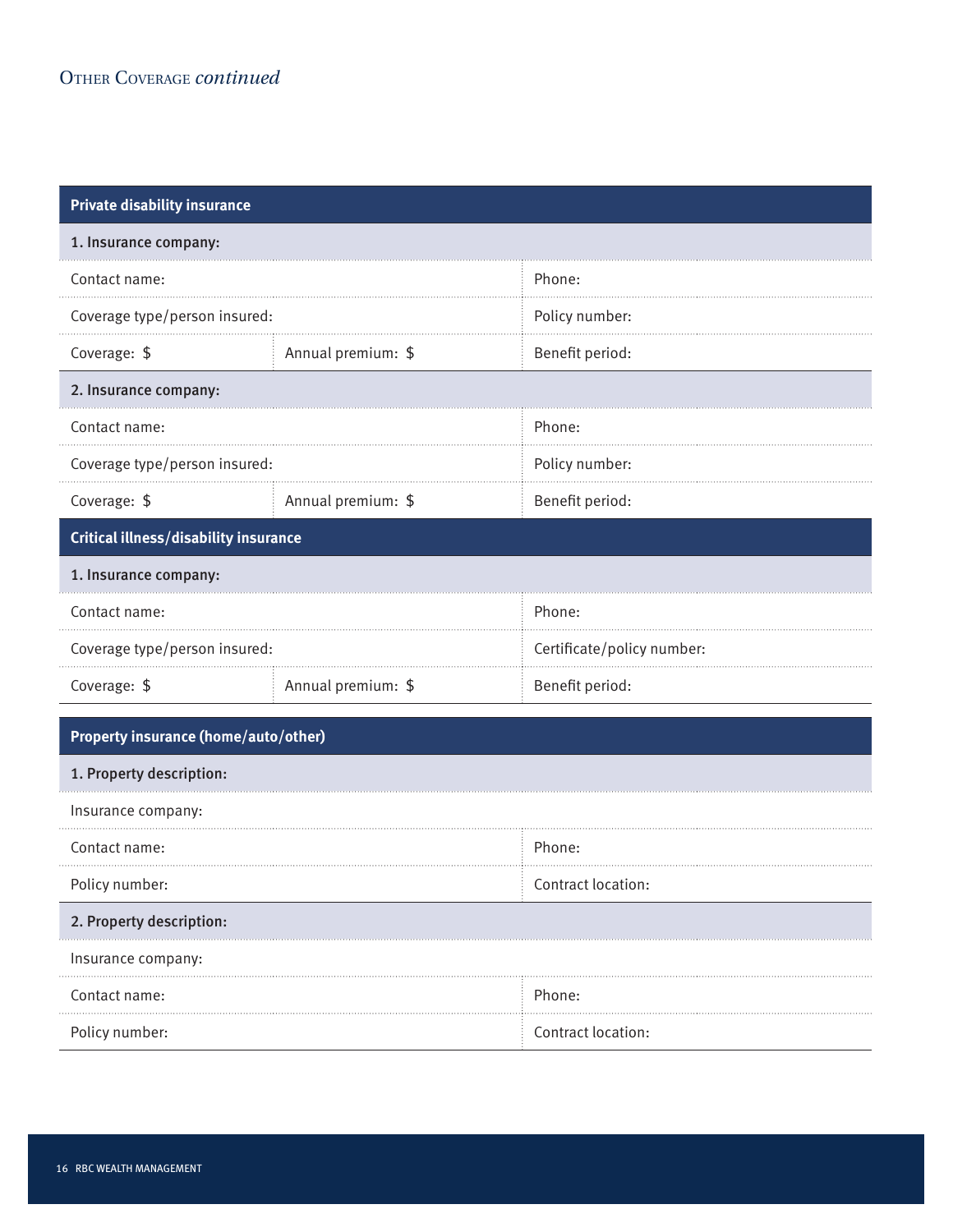| 3. Property description:                           |                    |  |
|----------------------------------------------------|--------------------|--|
| Insurance company:                                 |                    |  |
| Contact name:                                      | Phone:             |  |
| Policy number:                                     | Contract location: |  |
| Other coverage (e.g. mortgage, credit cards, etc.) |                    |  |
| 1. Insurance company:                              |                    |  |
| Coverage for:                                      | Policy number:     |  |
| Coverage: \$                                       | Contract location: |  |
| 2. Insurance company:                              |                    |  |
| Coverage for:                                      | Policy number:     |  |
| Coverage: \$                                       | Contract location: |  |
| 3. Insurance company:                              |                    |  |
| Coverage for:                                      | Policy number:     |  |
| Coverage: \$                                       | Contract location: |  |
| 4. Insurance company:                              |                    |  |
| Coverage for:                                      | Policy number:     |  |
| Coverage: \$                                       | Contract location: |  |
| 5. Insurance company:                              |                    |  |
| Coverage for:                                      | Policy number:     |  |
| Coverage: \$                                       | Contract location: |  |
| 6. Insurance company:                              |                    |  |
| Coverage for:                                      | Policy number:     |  |
| Coverage: \$                                       | Contract location: |  |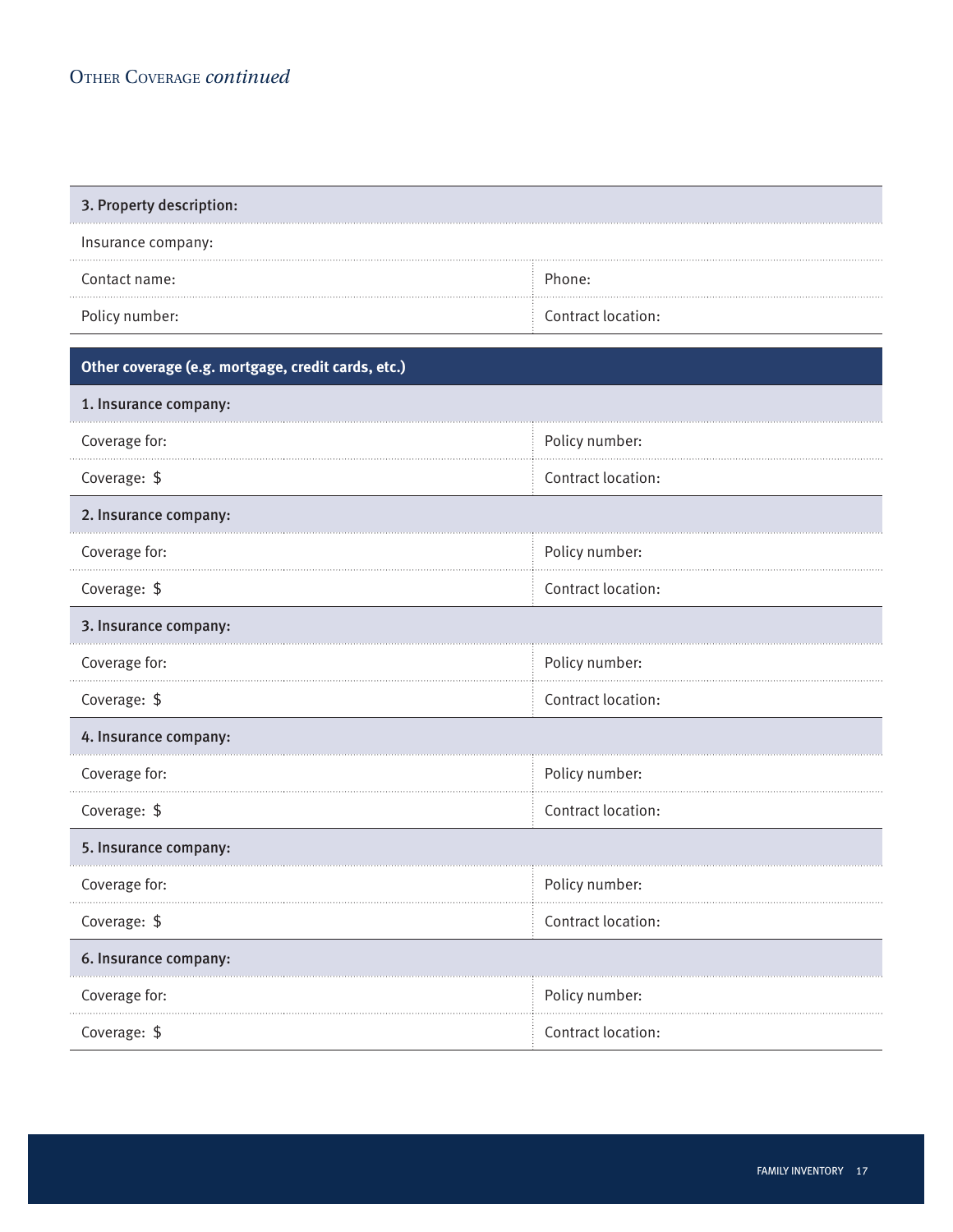#### 13 > LOCATION OF OTHER IMPORTANT DOCUMENTS

| Your birth certificate:                               |        |
|-------------------------------------------------------|--------|
| Your social insurance (S.I.N.) card:                  |        |
| Spouse's or partner's birth certificate:              |        |
| Your spouse/partner's social insurance (S.I.N.) card: |        |
| Children's birth certificates:                        |        |
| Marriage licence:                                     |        |
| Medical records:                                      |        |
| Physician's name:                                     | Phone: |
| Physician's name:                                     | Phone: |
| Citizenship and passport papers:                      |        |
| Income tax returns:                                   |        |
| Custody/adoption papers:                              |        |
| Pre-nuptial/cohabitation papers:                      |        |
| Separation/divorce papers:                            |        |
| Driver's license:                                     |        |
| Bank machine cards:                                   |        |
| Pension plan documents:                               |        |
| Credit and other cards:                               |        |
| Stock certificates:                                   |        |
| Utilities:                                            |        |
| Other:                                                |        |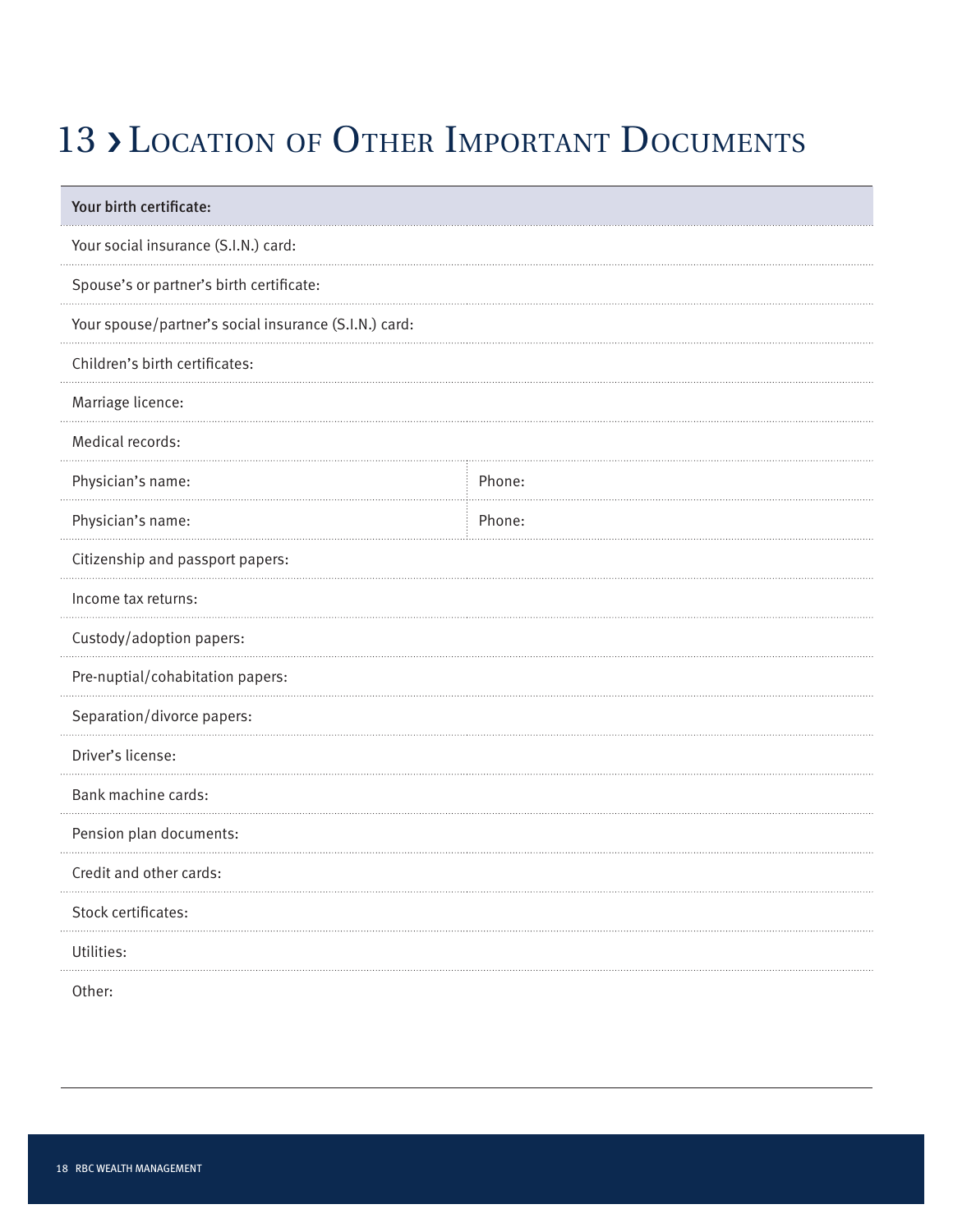### 14 > YOUR FUNERAL AND WILL

| <b>Pre-planned funeral</b> |                       |
|----------------------------|-----------------------|
| <b>Funeral home:</b>       |                       |
| Contact name:              | Phone:                |
| Details:<br>.              |                       |
| Cemetery plot:             |                       |
| Plot location:             | Deed location:        |
| <b>Your Will</b>           |                       |
| Date of last Will/Codicil: | <b>Will location:</b> |
| Lawyer:                    | Phone:                |
| Address:                   |                       |
| Executor(s)/trustee(s):    | Phone:                |
| Address:                   |                       |
| <b>Emergency contacts</b>  |                       |
|                            |                       |
| Name:                      | Phone:                |
| Address:                   |                       |
| Name:                      | Phone:                |
| Address:                   |                       |
| Name:                      | Phone:                |
| Address:                   |                       |
| Name:                      | Phone:                |
| Address:                   |                       |
| Notes:                     |                       |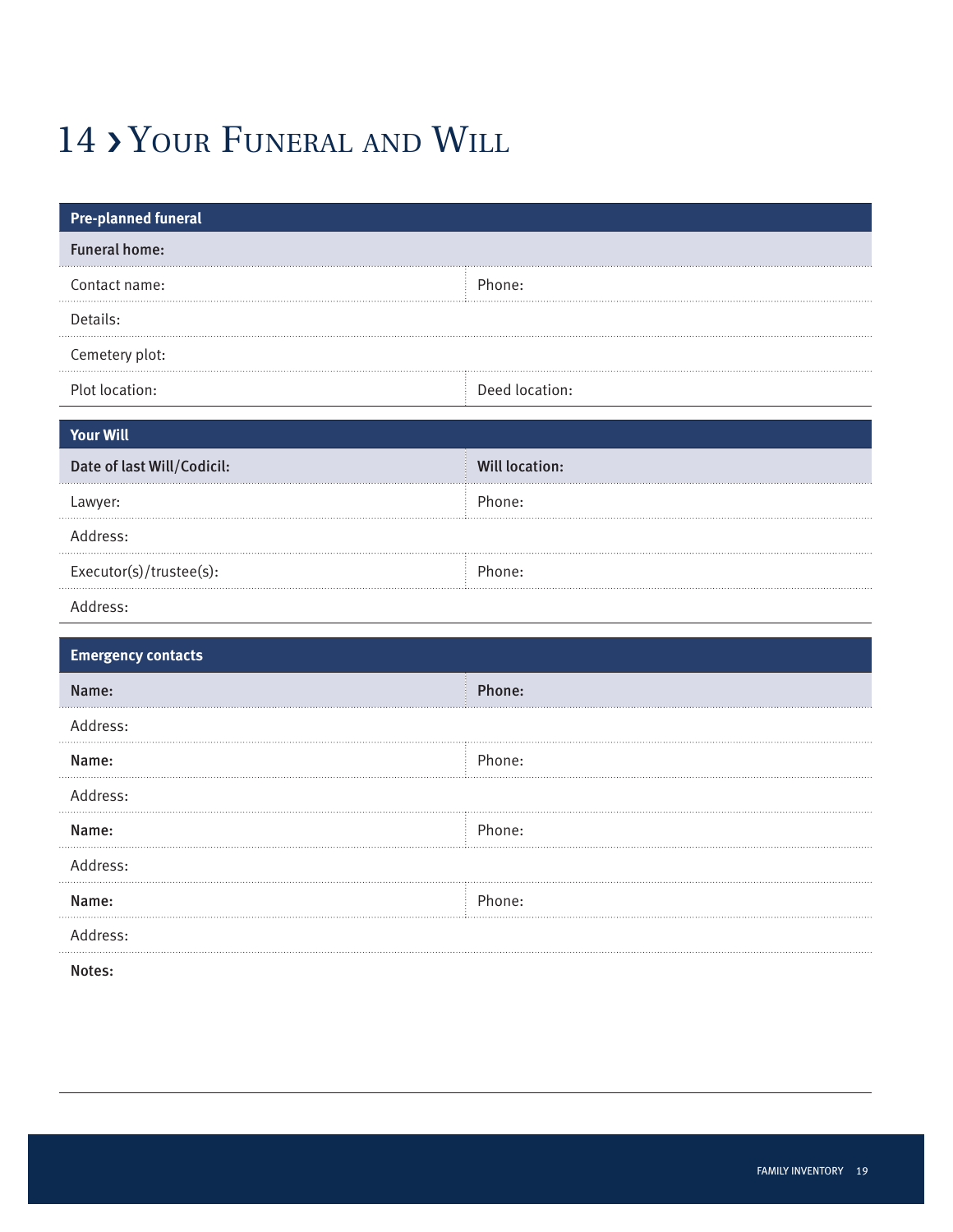### 15 › Your Spouse's or Partner's Funeral and Will

| Your spouse's or partner's pre-planned funeral |                       |
|------------------------------------------------|-----------------------|
| <b>Funeral home:</b>                           |                       |
| Contact name:                                  | Phone:                |
| Details:                                       |                       |
| Cemetery plot:                                 |                       |
| Plot location:                                 | Deed location:        |
| Your spouse's or partner's Will                |                       |
| Date of last Will/Codicil:                     | <b>Will location:</b> |
| Lawyer:                                        | Phone:                |
| Address:                                       |                       |
| Executor(s)/trustee(s):                        | Phone:                |
| Address:                                       |                       |
|                                                |                       |
| <b>Emergency contacts</b>                      |                       |
| Name:                                          | Phone:                |
| Address:                                       |                       |
| Name:                                          | Phone:                |
| Address:                                       |                       |
| Name:                                          | Phone:                |
| Address:                                       |                       |
| Name:                                          | Phone:                |
| Address:                                       |                       |
| Notes:                                         |                       |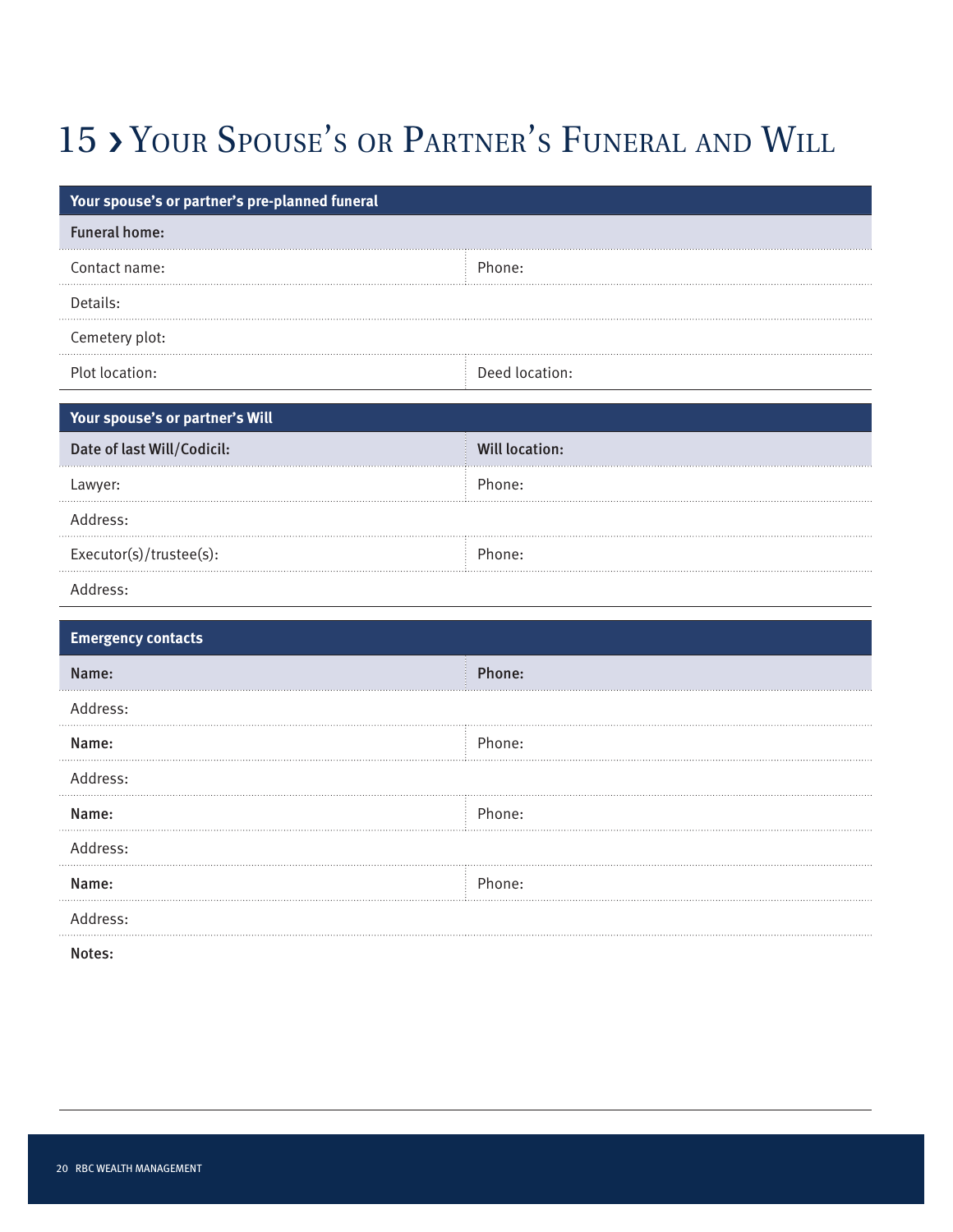#### 16 > POWER OF ATTORNEY

| <b>Power of Attorney</b> |        |
|--------------------------|--------|
| :ation:<br>Loc           | Type:  |
| Powers given to:         | Phone: |
| Address:                 |        |
| Lawyer:                  | Phone: |
| $\sim$ 1 1 $\sim$        |        |

Address:

| Your spouse's or partner's Power of Attorney |        |
|----------------------------------------------|--------|
| Location:                                    | Type:  |
| Powers given to:                             | Phone: |
| Address:                                     |        |
| Lawyer:                                      | Phone: |
| eress:                                       |        |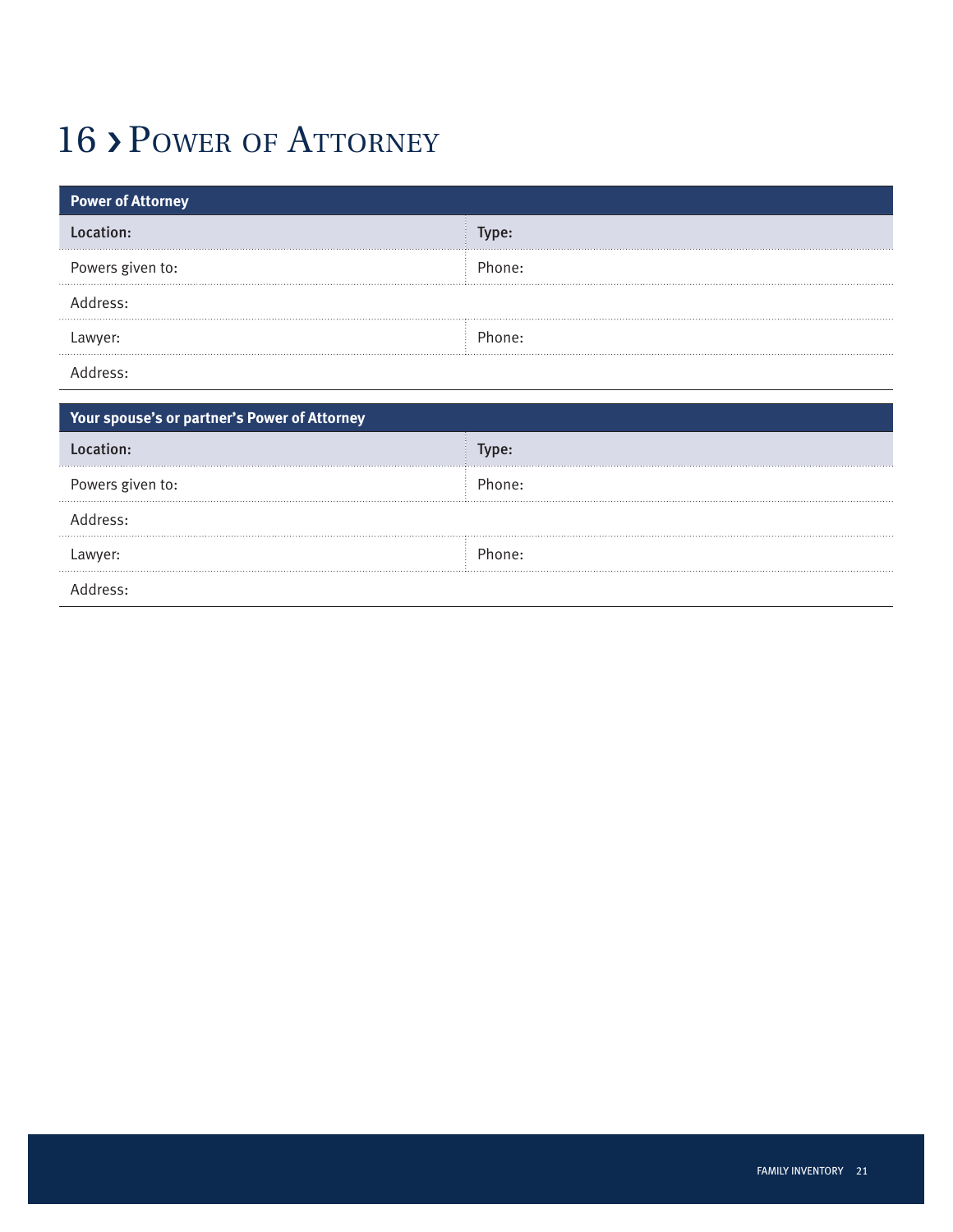#### 17 > Notes

#### **Notes**

Please indicate any other pertinent information such as important user IDs and passwords (e.g. Facebook, LinkedIn, etc.), child support, any other outstanding debts, trusts, etc.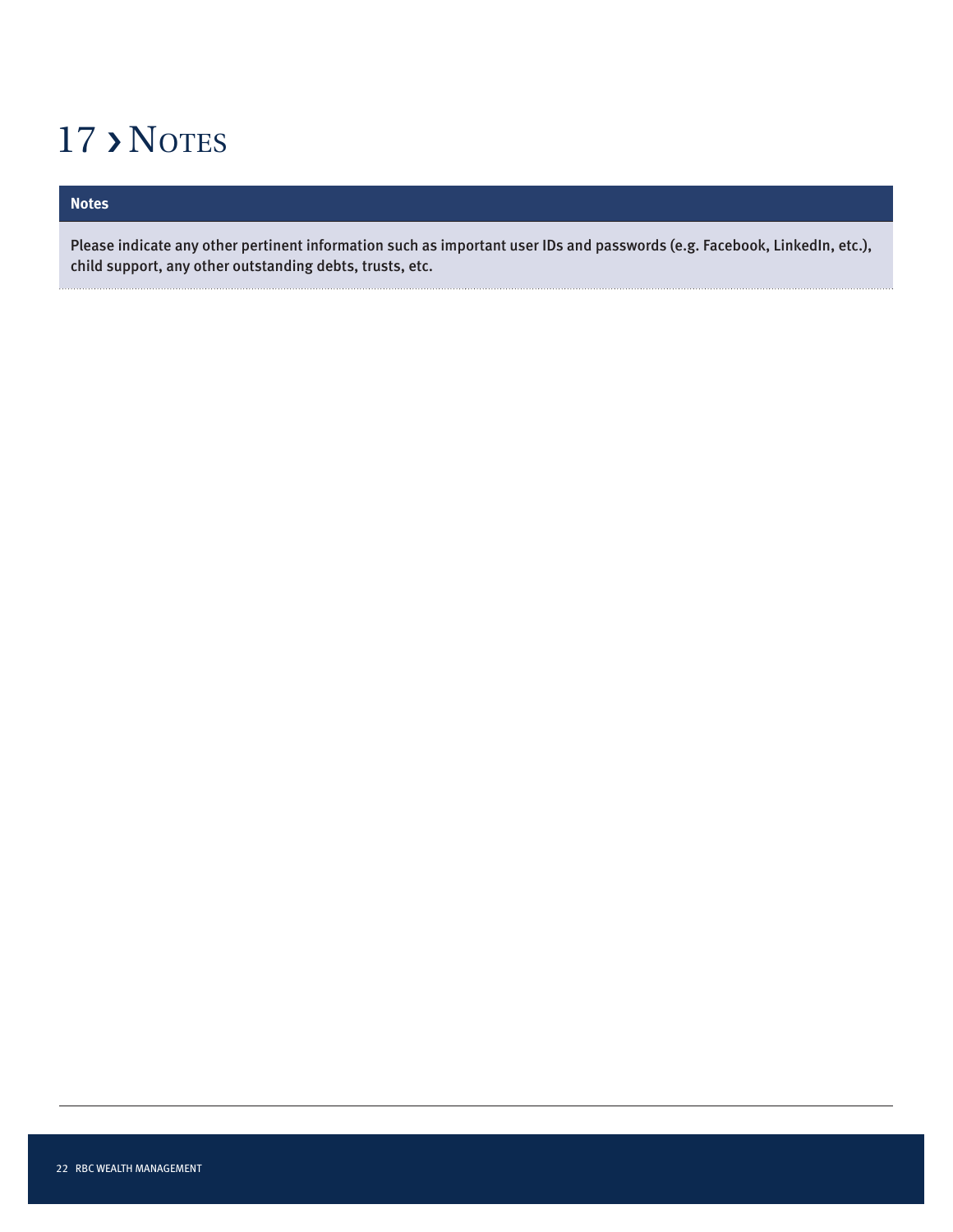#### **Notes**

Please indicate any other pertinent information such as important user IDs and passwords (e.g. Facebook, LinkedIn, etc.), child support, any other outstanding debts, trusts, etc.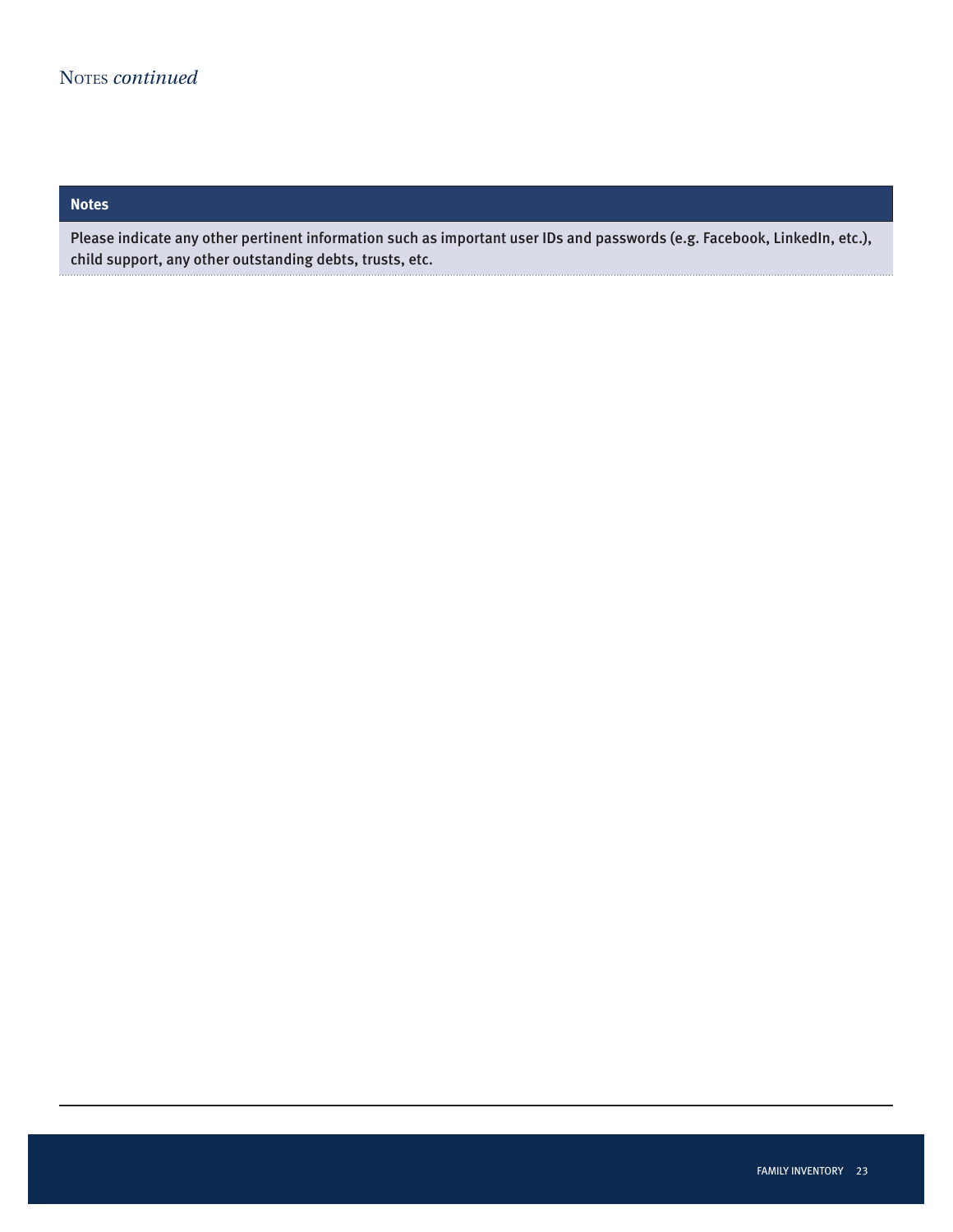# RBC Wealth Management

RBC Wealth Management® provides comprehensive services designed to address your multifaceted financial concerns, simplify your life, give you the freedom to pursue your otherpriorities and provide you with the confidence that your goals will be achieved.

Whether you need assistance managing your family's wealth, maximizing your business investments or providing stewardship for non-profit assets, RBC Wealth Management brings together the solutions you need in key areas such as financial planning, private banking, investment management and estate and trust services.

Tailored to your individual needs by your RBC® advisor, RBC Wealth Management provides the specific services you need, today and in the future. Your RBC advisor, supported by a team of specialists, helps you address your various wealth management needs through each stage of your life:

- Accumulating wealth and growing your assets
- Protecting your wealth by managing risk
- Managing the affairs for a loved one
- Converting your wealth to an income stream
- Transferring wealth to your heirs
- Creating an enduring legacy

#### RBC Wealth Management publications

To help you understand your choices and make informed decisions, RBC publishes a wide variety of financial, tax and estate publications, written by leading authorities on wealth management for high-net-worth Canadians. Please ask your RBC advisor for more information about other RBC Wealth Management publications.

If you have any questions while using this document, please contact your RBC advisor.